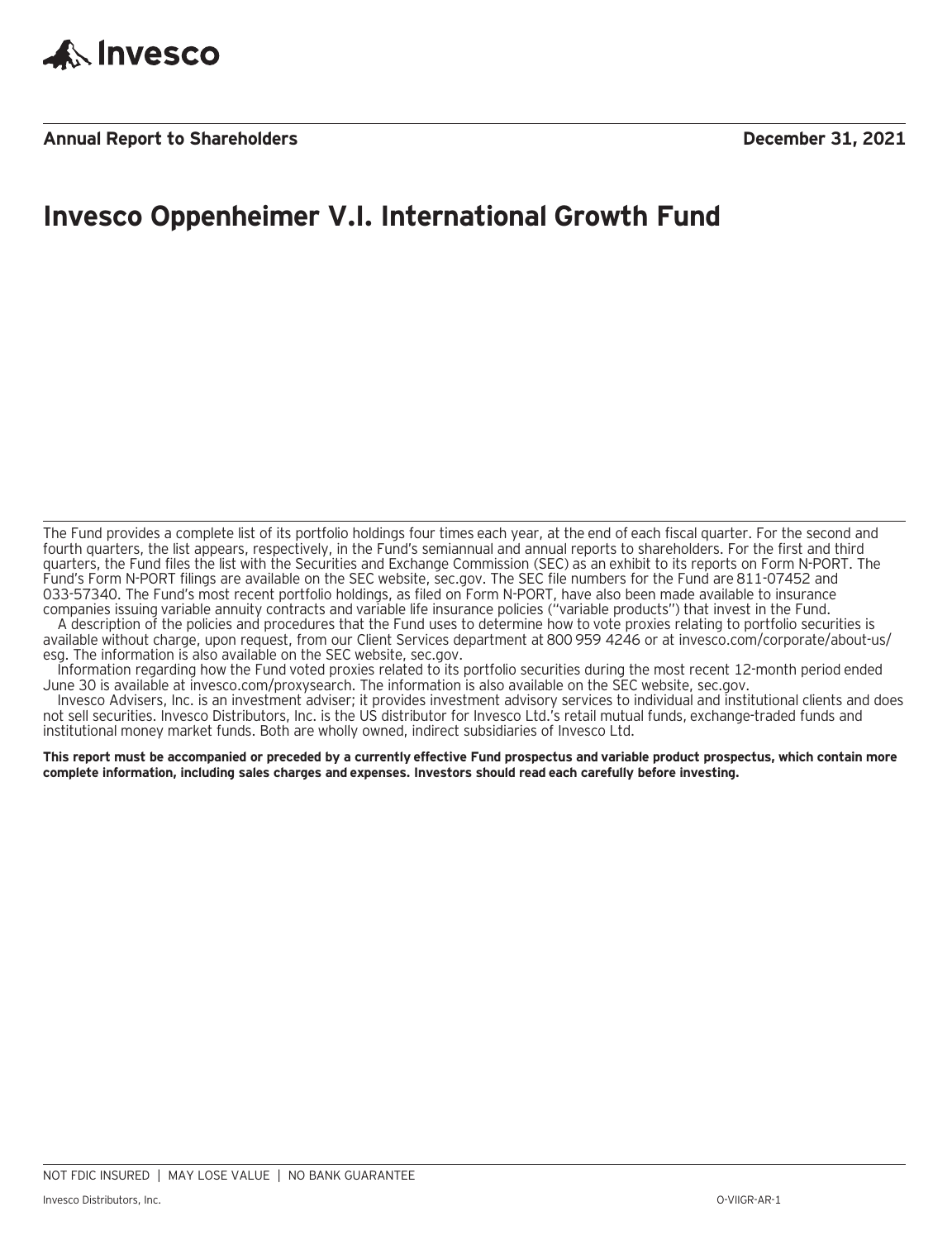### **Management's Discussion of Fund Performance**

#### **Performance summary**

For the year ended December 31, 2021, Series I shares of Invesco Oppenheimer V.I. International Growth Fund (the Fund) outperformed the MSCI All Country World ex USA Index.

Your Fund's long-term performance appears later in this report.

#### **Fund vs. Indexes**

*Total returns, 12/31/20 to 12/31/21, excluding variable product issuer charges. If variable product issuer charges were included, returns would be lower.*

| Series I Shares                                  | $10.22\%$ |
|--------------------------------------------------|-----------|
| Series II Shares                                 | 10.12     |
| MSCI All Country World ex USA Index <sup>▼</sup> | 7 82      |
| Source(s): <b>▼RIMES</b> Technologies Corp.      |           |

#### **Market conditions and your fund**

Global equity markets ended the first quarter of 2021 in positive territory amid concerns about rising bond yields and inflation, with value stocks outperforming growth stocks. The successful rollout of coronavirus (COVID-19) vaccinations in the US and UK benefited equity markets. However, even regions facing slower rollouts, including the Eurozone and Japan, performed well, driven by a rebound in global demand for goods.

During the second quarter of 2021, global equity markets were again bolstered by the continued acceleration of vaccination rollouts and easing of COVID-19-related restrictions in most developed markets. In a reversal from the first quarter, growth stocks outperformed value stocks in most regions. Emerging market equities were led by Brazil which benefited from global tailwinds, while regulatory concerns weighed on Chinese equities.

Developed global equity markets were flat in the third quarter of 2021 amid concerns about rising inflation, supply disruptions and the economic growth rate. Emerging market equities declined during the quarter, primarily due to weak performance from Chinese equities, which were affected by significant regulatory changes in the private tutoring industry, increased regulation in the technology sector and the potential default of a large Chinese property developer.

Most developed global equity markets ended the fourth quarter of 2021 in positive territory despite rising inflation and the emergence of Omicron, a new COVID-19 variant. Pandemic-related supply chain disruptions and labor shortages intensified during the quarter, resulting in higher costs for companies and consumers. Emerging market equities declined due to COVID-19 concerns and China's ongoing regulatory tightening and slowing economic growth. Overall, developed market equities outperformed emerging market equities for the fiscal year.

We identify structural growth trends in the global economy, investing in companies that can monetize them sustainably for many years – often decades. We buy these companies when they are trading at attractive valuations and hold them in the portfolio for a long

period of time to benefit from the compounding of the returns they produce. This is a discipline that we have been following for over 25 years. The Fund delivered strong absolute and relative returns for the fiscal year ending December 31, 2021.

Relative to the benchmark, the Fund performed most strongly in the consumer discretionary and health care sectors due to stock selection and in the information technology sector as a result of an overweight to the sector. Relative to the benchmark, the Fund underperformed in the financials and energy sectors due to underweights and in the consumer staples sector due to stock selection.

The three largest contributors to absolute Fund performance during the fiscal year were **ASML Holding**, **Hermès** and **EPAM Systems**.

ASML Holding is a Dutch company that makes the equipment needed for producing semiconductors. ASML Holding is the only supplier of the extreme ultraviolet lithography equipment that is required to produce the next generation of semiconductor chips.

Hermès is a leading luxury goods producer. Demand for Hermès products has been strong both during the pandemic and as economies reopen and the share price has reacted favorably.

EPAM Systems is an Eastern European information technology services company that focuses on helping businesses digitize their operations. In our opinion, the digitization of business operations is still in its early phase.

The three largest detractors from absolute Fund performance during the fiscal year were **Worldline**, **boohoo** and **Flutter Entertainment**.

Worldline, based in France, is the leading payments processor in Continental Europe. We added it to the portfolio a few years ago to benefit from the trend towards credit card and virtual payments and away from cash. The COVID-19 pandemic has accelerated this trend and the stock reached new highs in 2021. However, COVID-19 has also suppressed overall spending growth, and this led to subsequent profit taking.

boohoo, based in the UK, is an online retailer of fast, low-cost fashion. We decided to exit our position during the fiscal year.

Flutter Entertainment, a UK company that owns FanDuel, is one of the two dominant sports betting services here in the US. Recent legal and regulatory changes in the US have opened the potential for gambling in many states. Flutter's share price was relatively volatile in 2021 as it has reached new highs and then experienced profit taking.

Thank you for your continued investment in Invesco Oppenheimer V.I. International Growth Fund.

#### **Portfolio manager(s)**:

Robert B. Dunphy George R. Evans

*The views and opinions expressed in management's discussion of Fund performance are those of Invesco Advisers, Inc. and its affiliates. These views and opinions are subject to change at any time based on factors such as market and economic conditions. These views and opinions may not be relied upon as investment advice or recommendations, or as an offer for a particular security. The information is not a complete analysis of every aspect of any market, country, industry, security or the Fund. Statements of fact are from sources considered reliable, but Invesco Advisers, Inc. makes no representation or warranty as to their completeness or accuracy. Although historical performance is no guarantee of future results, these insights may help you understand our investment management philosophy.*

See important Fund and, if applicable, index disclosures later in this report.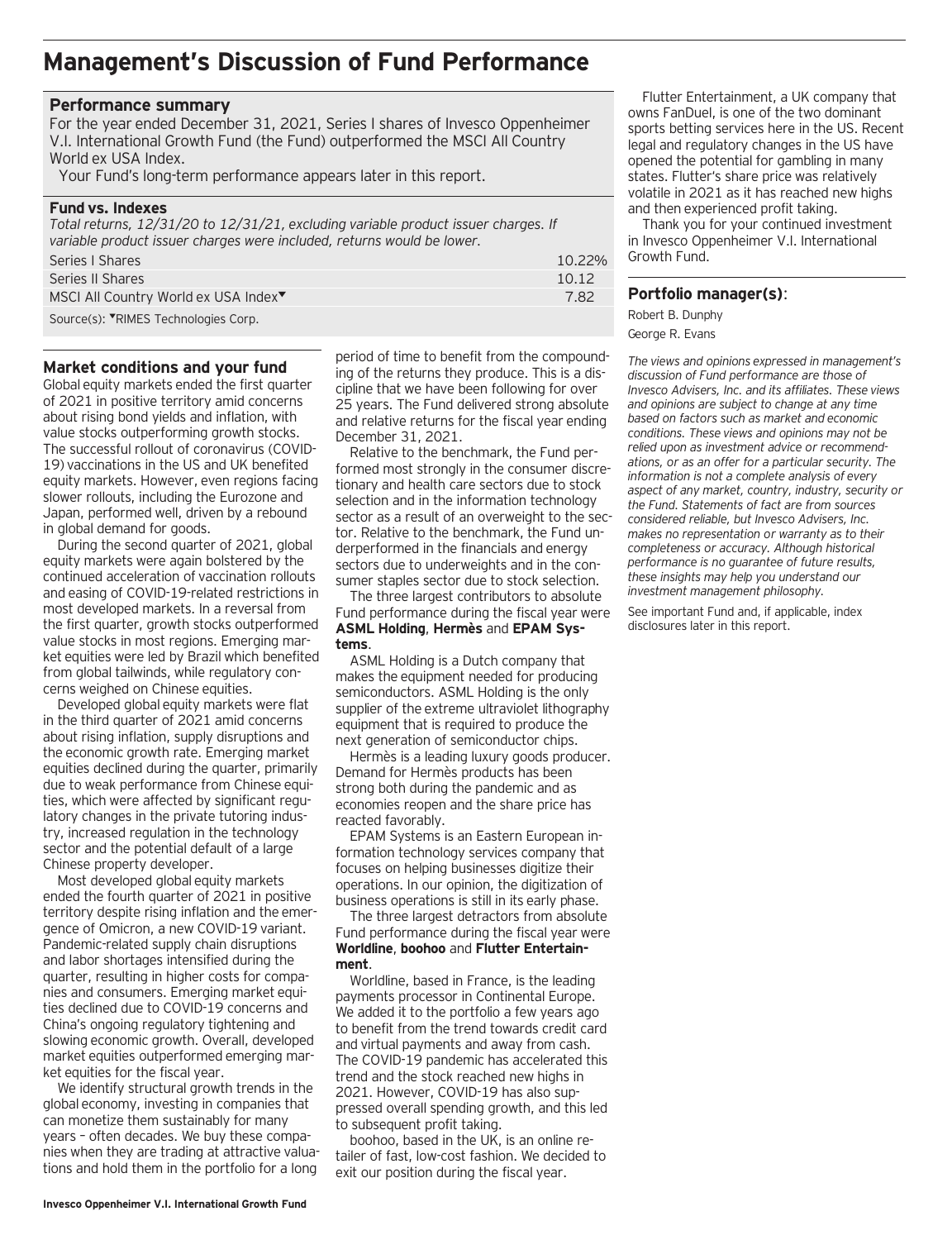### **Your Fund's Long-Term Performance**

#### **Results of a \$10,000 Investment — Oldest Share Class(es)**

Fund and index data from 12/31/11



1 Source: RIMES Technologies Corp.

Past performance cannot guarantee future results.

| <b>Average Annual Total Returns</b> |       |
|-------------------------------------|-------|
| As of 12/31/21                      |       |
| <b>Series I Shares</b>              |       |
| Inception $(5/13/92)$               | 7.70% |
|                                     |       |

| 10 Years                | 9.74  |
|-------------------------|-------|
| 5 Years                 | 11.88 |
| 1 Year                  | 10.22 |
| <b>Series II Shares</b> |       |
| Inception (3/19/01)     | 6.85% |
| 10 Years                | 9.47  |
| 5 Years                 | 11.65 |
| 1 Year                  | 10.12 |
|                         |       |

**Effective May 24, 2019, Non-Service and Service shares of the Oppenheimer International Growth Fund/VA, (the predecessor fund) were reorganized into Series I and Series II shares, respectively, of Invesco Oppenheimer V.I. International Growth Fund. Returns shown above, for periods ending on or prior to May 24, 2019, for Series I and Series II shares are those of the Non-Service shares and Service shares of the predecessor fund. Share class returns will differ from the predecessor fund because of different expenses.**

**The performance data quoted represent past performance and cannot guarantee future results; current performance may be lower or higher. Please contact your variable product issuer or financial adviser for the most recent month-end variable product performance. Performance figures reflect Fund expenses, reinvested distributions and changes in net asset value. Performance figures do not reflect deduction of taxes a shareholder would pay on Fund distributions or sale of Fund shares.**

**Investment return and principal value will fluctuate so that you may have a gain or loss when you sell shares.**

**Invesco Oppenheimer V.I. International Growth Fund, a series portfolio of AIM Variable Insurance Funds (Invesco Variable Insurance Funds), is currently offered through insurance companies issuing variable products. You cannot purchase shares of the Fund directly. Performance figures given represent the Fund and are not intended to reflect actual variable product values. They do not reflect sales charges, expenses and fees assessed in connection with a variable product. Sales charges, expenses and fees, which are determined by the variable product issuers, will vary and will lower the total return.**

**The most recent month-end performance at the Fund level, excluding variable product charges, is available at 800 451 4246. As mentioned above, for the most recent month-end performance including variable product charges, please contact your variable product issuer or financial adviser.**

**Fund performance reflects any applicable fee waivers and/or expense reimbursements. Had the adviser not waived fees and/or reimbursed expenses currently or in the past, returns would have been lower. See current prospectus for more information.**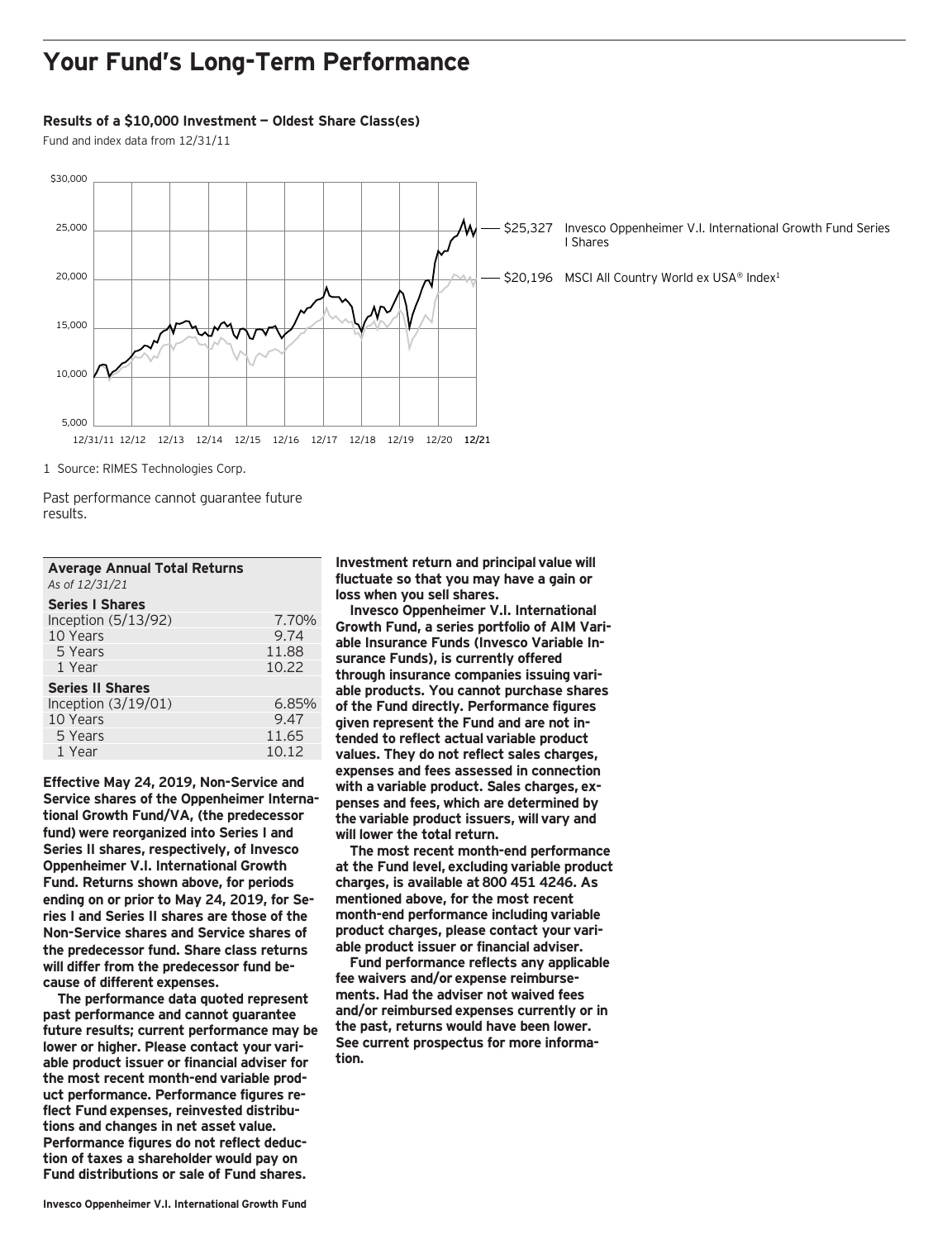### **Supplemental Information**

### **Invesco Oppenheimer V.I. International Growth Fund's investment objective is to seek capital appreciation.**

- Unless otherwise stated, information presented in this report is as of December 31, 2021, and is based on total net assets.
- Unless otherwise noted, all data is provided by Invesco.
- To access your Fund's reports/prospectus, visit invesco.com/fundreports.

### **About indexes used in this report**

- The **MSCI All Country World ex USA® Index** is an index considered representative of developed and emerging stock markets, excluding the US. The index is computed using the net return, which withholds applicable taxes for non-resident investors.
- The Fund is not managed to track the performance of any particular index, including the index(es) described here, and consequently, the performance of the Fund may deviate significantly from the performance of the index(es).
- A direct investment cannot be made in an index. Unless otherwise indicated, index results include reinvested dividends, and they do not reflect sales charges. Performance of the peer group, if applicable, reflects fund expenses; performance of a market index does not.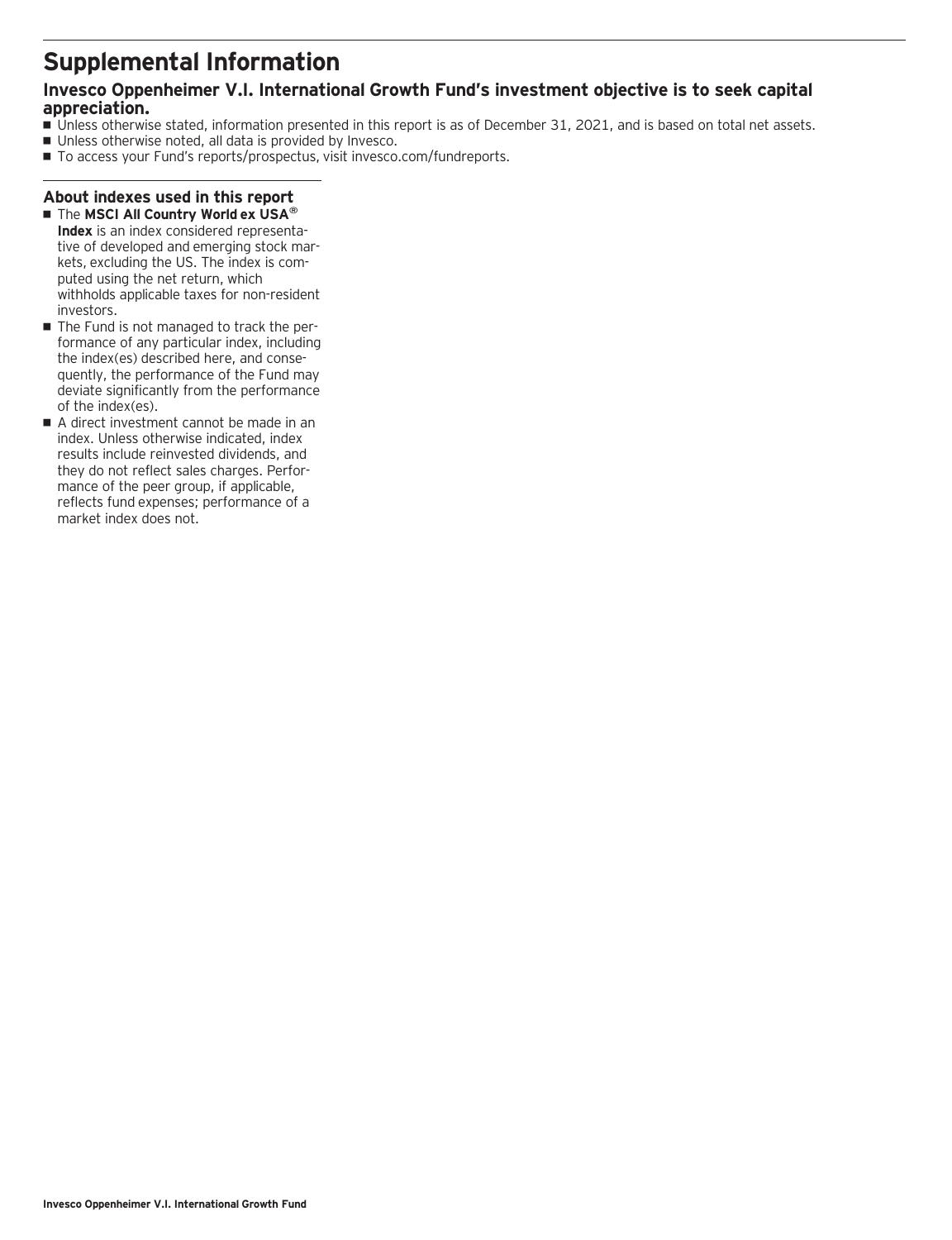# **Fund Information**

### **Portfolio Composition**

| By sector                                             | % of total net assets |
|-------------------------------------------------------|-----------------------|
| Information Technology                                | 22.64%                |
| Industrials                                           | 21.26                 |
| <b>Consumer Discretionary</b>                         | 17.18                 |
| <b>Health Care</b>                                    | 13.56                 |
| <b>Consumer Staples</b>                               | 11.48                 |
| Materials                                             | 4.08                  |
| <b>Communication Services</b>                         | 3.27                  |
| Energy                                                | 2.43                  |
| <b>Financials</b>                                     | 2.42                  |
| Real Estate                                           | 0.76                  |
| Money Market Funds Plus Other Assets Less Liabilities | 0.92                  |

### **Top 10 Equity Holdings\***

|                  |                                             | % of total net assets |
|------------------|---------------------------------------------|-----------------------|
| $\mathbf{1}$ .   | Hermes International                        | 3.47%                 |
| 2.               | ASML Holding N.V.                           | 3.21                  |
| 3.               | EPAM Systems, Inc.                          | 2.70                  |
| $\overline{4}$ . | Novo Nordisk A/S, Class B                   | 2.57                  |
| 5.               | Reliance Industries Ltd.                    | 2.43                  |
| 6.               | LVMH Moet Hennessy Louis Vuitton SE         | 2.39                  |
| 7.               | Epiroc AB, Class A                          | 2.30                  |
| 8.               | James Hardie Industries PLC, CDI            | 2.14                  |
| 9.               | Taiwan Semiconductor Manufacturing Co. Ltd. | 2.13                  |
| 10.              | ResMed, Inc.                                | 2.01                  |

The Fund's holdings are subject to change, and there is no assurance that the Fund will continue to hold any particular security.

\* Excluding money market fund holdings, if any.

Data presented here are as of December 31, 2021.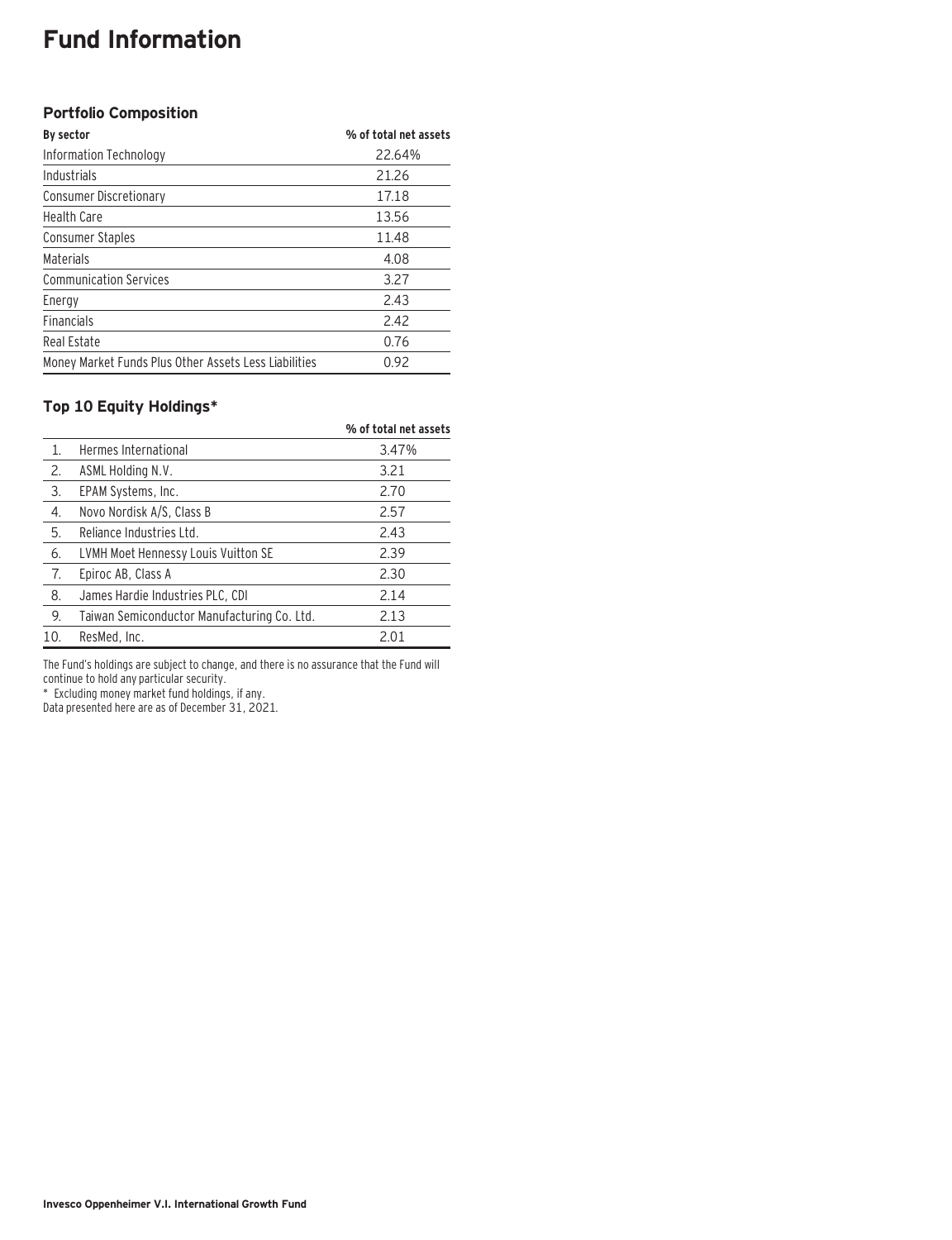# **Schedule of Investments**

December 31, 2021

|                                                          | <b>Shares</b> | Value                  |
|----------------------------------------------------------|---------------|------------------------|
| Common Stocks & Other Equity Interests-99.08%            |               |                        |
| Australia-1.26%                                          |               |                        |
| CSL Ltd.                                                 | 26,325        | \$<br>5,574,698        |
|                                                          |               |                        |
| Belgium-0.23%<br>Galapagos N.V. <sup>(a)</sup>           |               |                        |
|                                                          | 17,848        | 1,000,148              |
| <b>Canada-4.60%</b>                                      |               |                        |
| Alimentation Couche-Tard, Inc.                           | 172,801       | 7,240,170              |
| CAE, Inc. <sup>(a)</sup>                                 | 205,644       | 5,187,636              |
| Dollarama, Inc.                                          | 86,745        | 4,341,536              |
| Shopify, Inc., Class A(a)                                | 2,667         | 3,672,151              |
|                                                          |               | 20,441,493             |
|                                                          |               |                        |
| Denmark-3.16%                                            |               |                        |
| Ascendis Pharma A/S, ADR(a)<br>Novo Nordisk A/S, Class B | 19,747        | 2,656,564              |
|                                                          | 101,971       | 11,399,823             |
|                                                          |               | 14,056,387             |
| <b>France-16.22%</b>                                     |               |                        |
| Adevinta ASA, Class B(a)                                 | 198,360       | 2,636,219              |
| Airbus SE <sup>(a)</sup>                                 | 53,611        | 6,846,865              |
| Dassault Systemes SE                                     | 104,228       | 6,183,032              |
| Edenred                                                  | 76,036        | 3,509,250              |
| EssilorLuxottica S.A.                                    | 13,409        | 2,854,362              |
| Hermes International                                     | 8,822         | 15,404,743             |
| Kering S.A.                                              | 5,529         | 4,436,433              |
| L'Oreal S.A.                                             | 10,778        | 5,109,218              |
| LVMH Moet Hennessy Louis Vuitton SE                      | 12,887        | 10,634,357             |
| Sartorius Stedim Biotech                                 | 12,710        | 6,960,893              |
| SEB S.A.                                                 | 19,272        | 3,001,754              |
| Worldline S.A. (a)(b)                                    | 80,681        | 4,495,912              |
|                                                          |               | 72,073,038             |
| Germany-6.29%                                            |               |                        |
| CTS Eventim AG & Co. KGaA <sup>(a)</sup>                 | 85,250        | 6,255,102              |
| Hypoport SE <sup>(a)</sup>                               | 2,051         | 1,194,315              |
| Infineon Technologies AG                                 | 160,599       | 7,446,823              |
| SAP SE                                                   | 16,270        | 2,323,698              |
| Siemens AG                                               | 22,035        | 3,830,182              |
| Siemens Healthineers AG(b)                               | 92,012        | 6,894,781              |
|                                                          |               | 27,944,901             |
|                                                          |               |                        |
| India-3.37%                                              |               |                        |
| Dr Lal PathLabs Ltd. <sup>(b)</sup>                      | 81,401        | 4,185,877              |
| Reliance Industries Ltd.                                 | 338,679       | 10,783,163             |
|                                                          |               | 14,969,040             |
| Ireland-1.81%                                            |               |                        |
| Flutter Entertainment PLC <sup>(a)</sup>                 | 50,786        | 8,057,439              |
|                                                          |               |                        |
| Italy-1.70%                                              |               |                        |
| Davide Campari-Milano N.V.                               | 518,758       | 7,552,697              |
|                                                          |               |                        |
| Japan-9.35%<br>Benefit One, Inc.                         | 89,400        |                        |
| Daikin Industries Ltd.                                   | 30,200        | 3,835,882<br>6,850,989 |
| Hitachi Ltd.                                             | 50,900        | 2,757,100              |
| Hoya Corp.                                               | 26,593        | 3,943,064              |
|                                                          |               |                        |

|                                             | <b>Shares</b> | Value           |
|---------------------------------------------|---------------|-----------------|
| Japan-(continued)                           |               |                 |
| Keyence Corp.                               | 11,924        | \$<br>7,493,782 |
| Kobe Bussan Co. Ltd.                        | 112,000       | 4,333,136       |
| Nidec Corp.                                 | 53,300        | 6,265,463       |
| Nihon M&A Center Holdings, Inc.             | 175,300       | 4,285,870       |
| Nitori Holdings Co. Ltd.                    | 12,000        | 1,794,588       |
|                                             |               | 41,559,874      |
|                                             |               |                 |
| Netherlands-6.50%                           |               |                 |
| Aalberts N.V.                               | 86,233        | 5,673,847       |
| Adyen N.V. (a)(b)                           | 2,663         | 6,967,002       |
| ASML Holding N.V.                           | 17,887        | 14,262,605      |
| Boskalis Westminster                        | 7,228         | 211,064         |
| Shop Apotheke Europe N.V. (a)(b)            | 13,629        | 1,757,403       |
|                                             |               | 28,871,921      |
| New Zealand-1.13%                           |               |                 |
| Xero Ltd. <sup>(a)</sup>                    | 49,091        | 5,028,258       |
|                                             |               |                 |
| Singapore-0.85%                             |               |                 |
| STMicroelectronics N.V.                     | 76,738        | 3,761,464       |
| Spain-1.16%                                 |               |                 |
| Amadeus IT Group S.A. (a)                   | 76,702        | 5,166,228       |
|                                             |               |                 |
| Sweden-6.86%                                |               |                 |
| Atlas Copco AB, Class A                     | 117,844       | 8,157,579       |
| Epiroc AB, Class A                          | 402,268       | 10,198,711      |
| SKF AB, Class B                             | 257,332       | 6,066,306       |
| Swedish Match AB                            | 764,660       | 6,075,561       |
|                                             |               | 30,498,157      |
| Switzerland-6.50%                           |               |                 |
| Barry Callebaut AG                          | 1,799         | 4,371,111       |
| IWG PLC <sup>(a)</sup>                      | 859,245       | 3,375,742       |
| Lonza Group AG                              | 3,980         | 3,315,513       |
| Sika AG                                     | 20,693        | 8,589,573       |
| Temenos AG                                  | 14,012        | 1,933,493       |
| VAT Group AG(b)                             | 12,138        | 6,001,298       |
| Zur Rose Group AG(a)                        | 4,980         | 1,285,613       |
|                                             |               | 28,872,343      |
|                                             |               |                 |
| Taiwan-2.13%                                |               |                 |
| Taiwan Semiconductor Manufacturing Co. Ltd. | 427,000       | 9,454,957       |
| United Kingdom-15.62%                       |               |                 |
| Alphawave IP Group PLC(a)(c)                | 415,868       | 1,123,208       |
| <b>Britvic PLC</b>                          | 367,540       | 4,575,665       |
| Ceres Power Holdings PLC <sup>(a)</sup>     | 161,917       | 2,191,843       |
| Compass Group PLC <sup>(a)</sup>            | 315,204       | 7,021,569       |
| ConvaTec Group PLC <sup>(b)</sup>           | 868,452       | 2,268,601       |
| Electrocomponents PLC                       | 225,770       | 3,675,001       |
| Entain PLC <sup>(a)</sup>                   | 307,873       | 6,990,215       |
| Legal & General Group PLC                   | 853,385       | 3,435,251       |
| London Stock Exchange Group PLC             | 65,550        | 6,135,350       |
| Melrose Industries PLC                      | 2,679,692     | 5,814,574       |
| Next PLC                                    | 80,696        | 8,878,406       |
| Ocado Group PLC <sup>(a)</sup>              | 383,485       | 8,700,792       |
| Rightmove PLC                               | 525,208       | 5,639,692       |

See accompanying Notes to Financial Statements which are an integral part of the financial statements.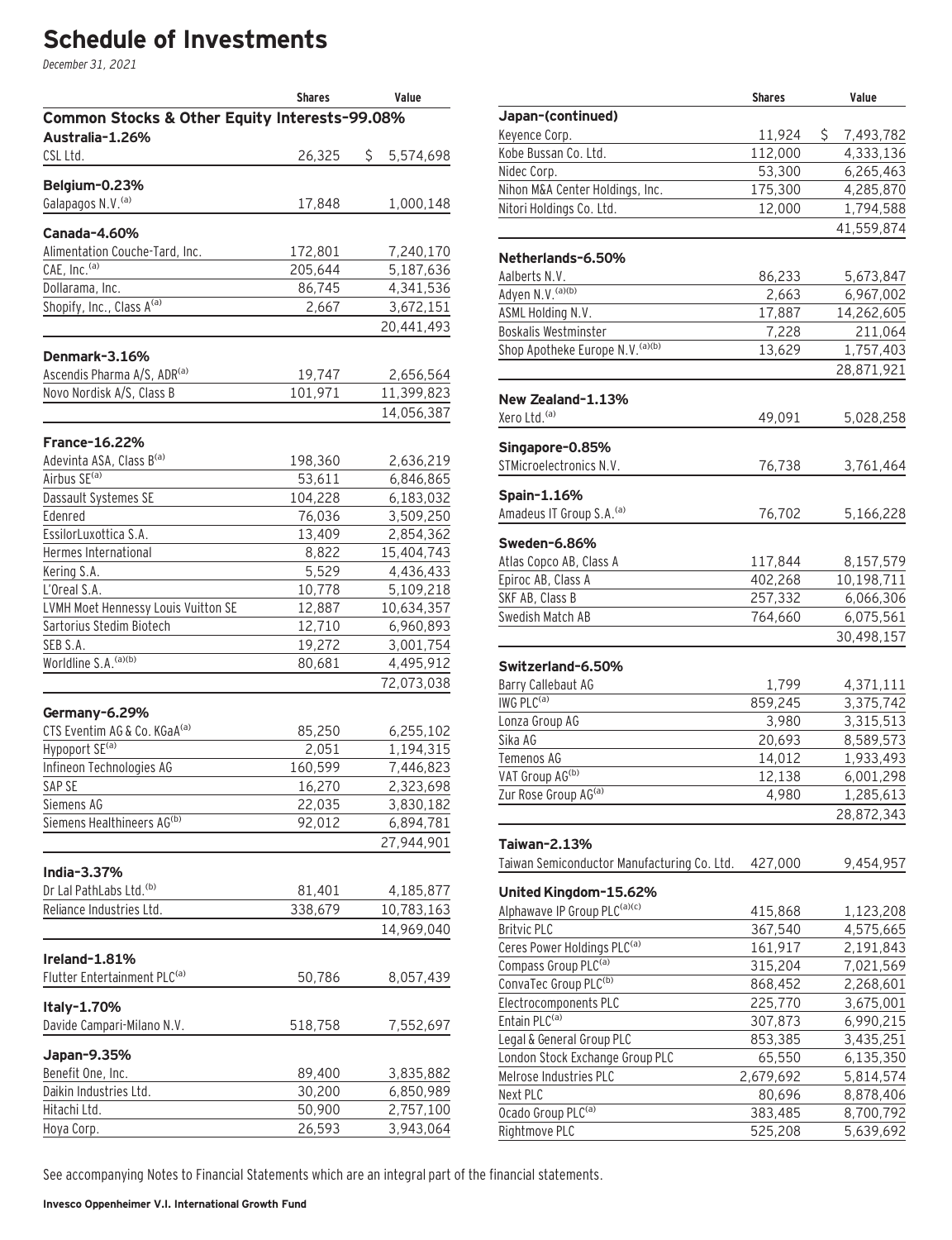|                                                                                                                                                                   | <b>Shares</b> | Value       |
|-------------------------------------------------------------------------------------------------------------------------------------------------------------------|---------------|-------------|
| United Kingdom-(continued)                                                                                                                                        |               |             |
| Trainline PLC <sup>(a)(b)</sup>                                                                                                                                   | 781,342       | \$2,942,611 |
|                                                                                                                                                                   |               | 69,392,778  |
| United States-10.34%                                                                                                                                              |               |             |
| Atlassian Corp. PLC, Class A <sup>(a)</sup>                                                                                                                       | 15,187        | 5,790,651   |
| EPAM Systems, Inc. <sup>(a)</sup>                                                                                                                                 | 17,947        | 11,996,672  |
| Ferguson PLC                                                                                                                                                      | 37,111        | 6,592,428   |
| James Hardie Industries PLC, CDI                                                                                                                                  | 236,546       | 9,520,970   |
| Medtronic PLC                                                                                                                                                     | 29,944        | 3,097,707   |
| ResMed, Inc.                                                                                                                                                      | 34,333        | 8,943,060   |
|                                                                                                                                                                   |               | 45,941,488  |
| Total Common Stocks & Other Equity Interests<br>(Cost \$210,045,231)                                                                                              |               | 440,217,309 |
| <b>Preferred Stocks-0.00%</b><br>India-0.00%<br>Zee Entertainment Enterprises Ltd., 6.00%,<br>Pfd. (Acquired 07/17/2001; Cost \$0) <sup>(d)</sup><br>$(Cost$ \$0) | 599,541       | 16,857      |
| <b>Money Market Funds-0.62%</b><br>Invesco Government & Agency Portfolio,<br>Institutional Class, 0.03% <sup>(e)(f)</sup>                                         | 963,741       | 963,741     |
| Investment Abbreviations:                                                                                                                                         |               |             |

**Shares Value Money Market Funds–(continued)** Invesco Liquid Assets Portfolio, Institutional Class,  $0.02\%^{(e)(f)}$  688,054 \$ 688,191 Invesco Treasury Portfolio, Institutional Class, 0.01%<sup>(e)(f)</sup> 1,101,419 1,101,419 Total Money Market Funds (Cost \$2,753,351) 2,753,351 TOTAL INVESTMENTS IN SECURITIES (excluding Investments purchased with cash collateral from securities on loan)-99.70% (Cost \$212,798,582) 442,987,517 **Investments Purchased with Cash Collateral from Securities on Loan Money Market Funds–0.05%** Invesco Private Government Fund,

### $0.02\%$ <sup>(e)(f)(g)</sup> 63,225 63,225 Invesco Private Prime Fund,  $0.11\%^{(e)(f)(g)}$  147,495 147,525 Total Investments Purchased with Cash Collateral from Securities on Loan (Cost \$210,750) 210,750 TOTAL INVESTMENTS IN SECURITIES—99.75% (Cost \$213,009,332) 443,198,267 OTHER ASSETS LESS LIABILITIES-0.25% 1,128,523 NET ASSETS-100.00% \$444,326,790

ADR – American Depositary Receipt

CDI – CREST Depository Interest

Pfd. – Preferred

Notes to Schedule of Investments:

(a) Non-income producing security.<br>(b) Security purchased or received in

Security purchased or received in a transaction exempt from registration under the Securities Act of 1933, as amended (the "1933 Act"). The security may be resold pursuant to an exemption from registration under the 1933 Act, typically to qualified institutional buyers. The aggregate value of these securities at December 31, 2021 was \$35,513,485, which represented 7.99% of the Fund's Net Assets.

(c) All or a portion of this security was out on loan at December 31, 2021.

(d) Restricted security. The value of this security at December 31, 2021 represented less than 1% of the Fund's Net Assets.<br>(e) Affiliated issues The issues and/or the Fund is a wholly-owned subsidiary of Invesse Ltd. or

Affiliated issuer. The issuer and/or the Fund is a wholly-owned subsidiary of Invesco Ltd., or is affiliated by having an investment adviser that is under common control of Invesco Ltd. The table below shows the Fund's transactions in, and earnings from, its investments in affiliates for the fiscal year ended December 31, 2021.

|                                                                               | Value<br>December 31, 2020 | <b>Purchases</b><br>at Cost | <b>Proceeds</b><br>from Sales | Change in<br><b>Unrealized</b><br>Appreciation | Realized<br>Gain<br>(Loss)     | Value<br>December 31, 2021 | <b>Dividend Income</b> |
|-------------------------------------------------------------------------------|----------------------------|-----------------------------|-------------------------------|------------------------------------------------|--------------------------------|----------------------------|------------------------|
| <b>Investments in Affiliated Money Market</b><br><b>Funds:</b>                |                            |                             |                               |                                                |                                |                            |                        |
| Invesco Government & Agency Portfolio,<br>Institutional Class                 | \$3.150.830                | \$36,061,674                | \$ (38.248.763)               | S.<br>$\overline{\phantom{a}}$                 | Ś.<br>$\overline{\phantom{a}}$ | \$963.741                  | \$930                  |
| Invesco Liquid Assets Portfolio, Institutional<br>Class                       | 2.250.059                  | 25.670.966                  | (27.232.858)                  | 143                                            | (119)                          | 688.191                    | 369                    |
| Invesco Treasury Portfolio, Institutional Class                               | 3.600.948                  | 41.213.341                  | (43.712.870)                  |                                                |                                | 1.101.419                  | 400                    |
| <b>Investments Purchased with Cash Collateral</b><br>from Securities on Loan: |                            |                             |                               |                                                |                                |                            |                        |
| Invesco Private Government Fund                                               |                            | 1.235.030                   | (1.171.805)                   |                                                |                                | 63.225                     | $3*$                   |
| Invesco Private Prime Fund                                                    |                            | 2.234.374                   | (2.086.849)                   |                                                |                                | 147.525                    | 83*                    |
| Total                                                                         | \$9.001.837                | \$106,415,385               | S(112.453.145)                | \$143                                          | S(119)                         | \$2.964.101                | \$1.785                |

Represents the income earned on the investment of cash collateral, which is included in securities lending income on the Statement of Operations. Does not include rebates and fees paid to lending agent or premiums received from borrowers, if any.

(f) The rate shown is the 7-day SEC standardized yield as of December 31, 2021.

The security has been segregated to satisfy the commitment to return the cash collateral received in securities lending transactions upon the borrower's return of the securities loaned. See Note 1J.

See accompanying Notes to Financial Statements which are an integral part of the financial statements.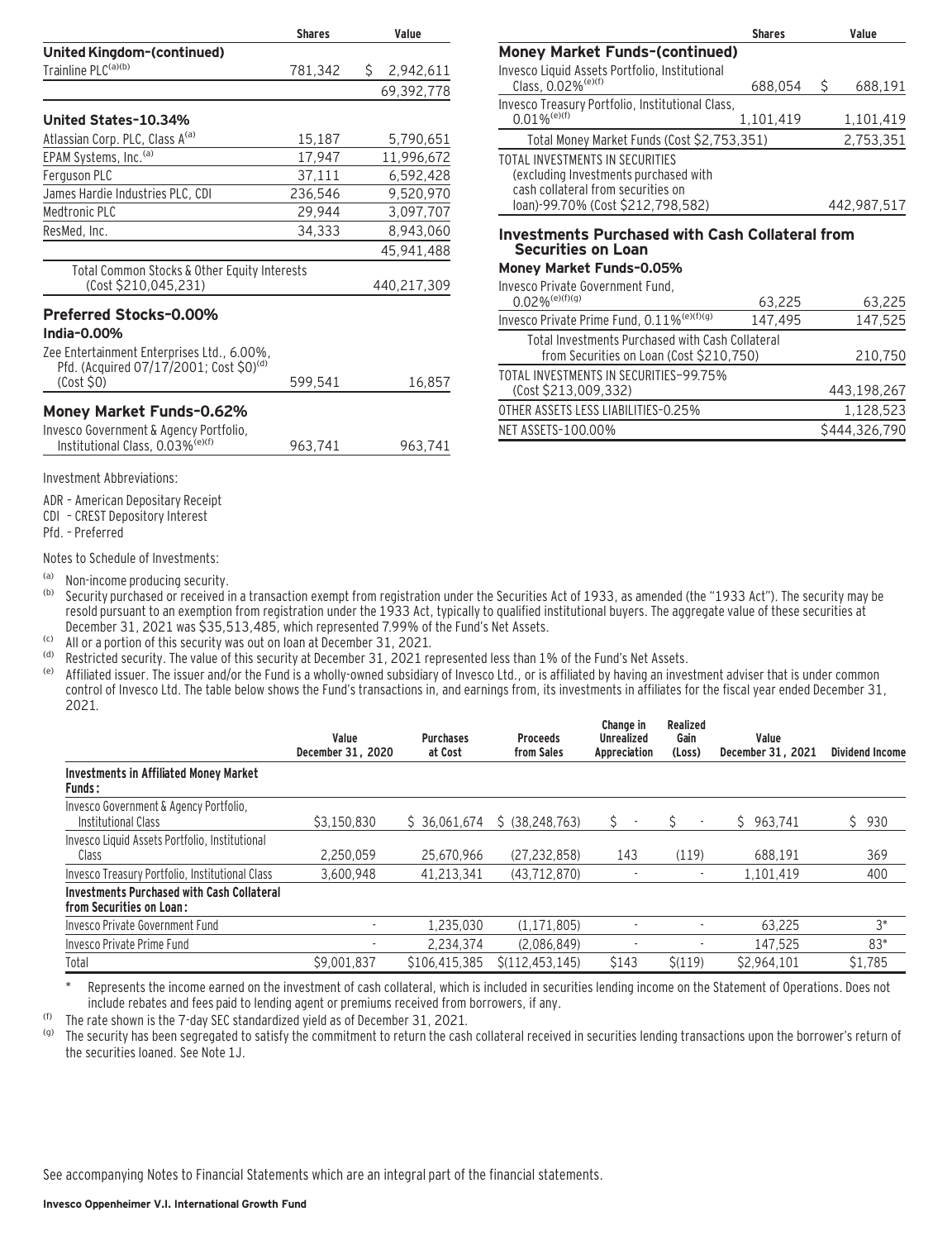### **Statement of Assets and Liabilities**

December 31, 2021

#### **Assets:**

| Investments in unaffiliated securities, at value       |               |
|--------------------------------------------------------|---------------|
| (Cost \$210,045,231)*                                  | \$440,234,166 |
| Investments in affiliated money market funds, at value |               |
| (Cost \$2.964.101)                                     | 2,964,101     |
| Cash                                                   | 143,547       |
| Foreign currencies, at value (Cost \$191,200)          | 194.559       |
| Receivable for:                                        |               |
| Fund shares sold                                       | 502,025       |
| Dividends                                              | 1,213,422     |
| Investment for trustee deferred compensation and       |               |
| retirement plans                                       | 63,466        |
| Other assets                                           | 2,022         |
| Total assets                                           | 445,317,308   |
| Liabilities:                                           |               |
| Payable for:                                           |               |
| Fund shares reacquired                                 | 83,621        |

| i unu shares reacquireu                            | 00,0LI        |
|----------------------------------------------------|---------------|
| Accrued foreign taxes                              | 329,109       |
| Collateral upon return of securities loaned        | 210,750       |
| Accrued fees to affiliates                         | 246,749       |
| Accrued other operating expenses                   | 56.823        |
| Trustee deferred compensation and retirement plans | 63,466        |
| <b>Total liabilities</b>                           | 990.518       |
| Net assets applicable to shares outstanding        | \$444,326,790 |
| Net assets consist of:                             |               |
| Shares of beneficial interest                      | \$154,013,235 |
| Distributable earnings                             | 290,313,555   |
|                                                    | \$444.326.790 |

### **Net Assets:**

| Series I  | \$235,425,409 |
|-----------|---------------|
| Series II | \$208.901.381 |

#### **Shares outstanding, no par value, with an unlimited number of shares authorized:**

| Series I                                | 80,541,112<br>68,177,301 |  |  |
|-----------------------------------------|--------------------------|--|--|
| Series II                               |                          |  |  |
| Series I:<br>Net asset value per share  | 2.92                     |  |  |
| Series II:<br>Net asset value per share | 3.06                     |  |  |

\* At December 31, 2021, security with a value of \$202,964 was on loan to brokers.

# **Statement of Operations**

For the year ended December 31, 2021

### **Investment income:**

| Interest                                                                                        | \$<br>86,369  |
|-------------------------------------------------------------------------------------------------|---------------|
| Dividends (net of foreign withholding taxes of \$600,454)                                       | 3,851,736     |
| Dividends from affiliated money market funds (includes<br>securities lending income of \$1,746) | 3,445         |
| Foreign withholding tax claims                                                                  | 373,847       |
| Total investment income                                                                         | 4,315,397     |
| <b>Expenses:</b>                                                                                |               |
| Advisory fees                                                                                   | 4,778,808     |
| Administrative services fees                                                                    | 838,940       |
| Custodian fees                                                                                  | 25.158        |
| Distribution fees - Series II                                                                   | 696,052       |
| Transfer agent fees                                                                             | 36,064        |
| Trustees' and officers' fees and benefits                                                       | 26,789        |
| Professional services fees                                                                      | 86,784        |
| Other                                                                                           | (31, 364)     |
| Total expenses                                                                                  | 6,457,231     |
| Less: Fees waived                                                                               | (643, 701)    |
| Net expenses                                                                                    | 5,813,530     |
| Net investment income (loss)                                                                    | (1, 498, 133) |

### **Realized and unrealized gain (loss) from:**

Net realized gain (loss) from:

| Unaffiliated investment securities (net of foreign taxes                                                             |                |
|----------------------------------------------------------------------------------------------------------------------|----------------|
| of \$3.037)                                                                                                          | 65,007,772     |
| Affiliated investment securities                                                                                     | (119)          |
| Foreign currencies                                                                                                   | (2,990)        |
| Forward foreign currency contracts                                                                                   | 2,285          |
|                                                                                                                      | 65,006,948     |
| Change in net unrealized appreciation (depreciation) of:<br>Unaffiliated investment securities (net of foreign taxes |                |
| of \$329.109)                                                                                                        | (10, 287, 372) |
| Affiliated investment securities                                                                                     | 143            |
| Foreign currencies                                                                                                   | (101, 649)     |
|                                                                                                                      | (10, 388, 878) |
| Net realized and unrealized gain                                                                                     | 54,618,070     |
| Net increase in net assets resulting from operations                                                                 | \$53,119,937   |
|                                                                                                                      |                |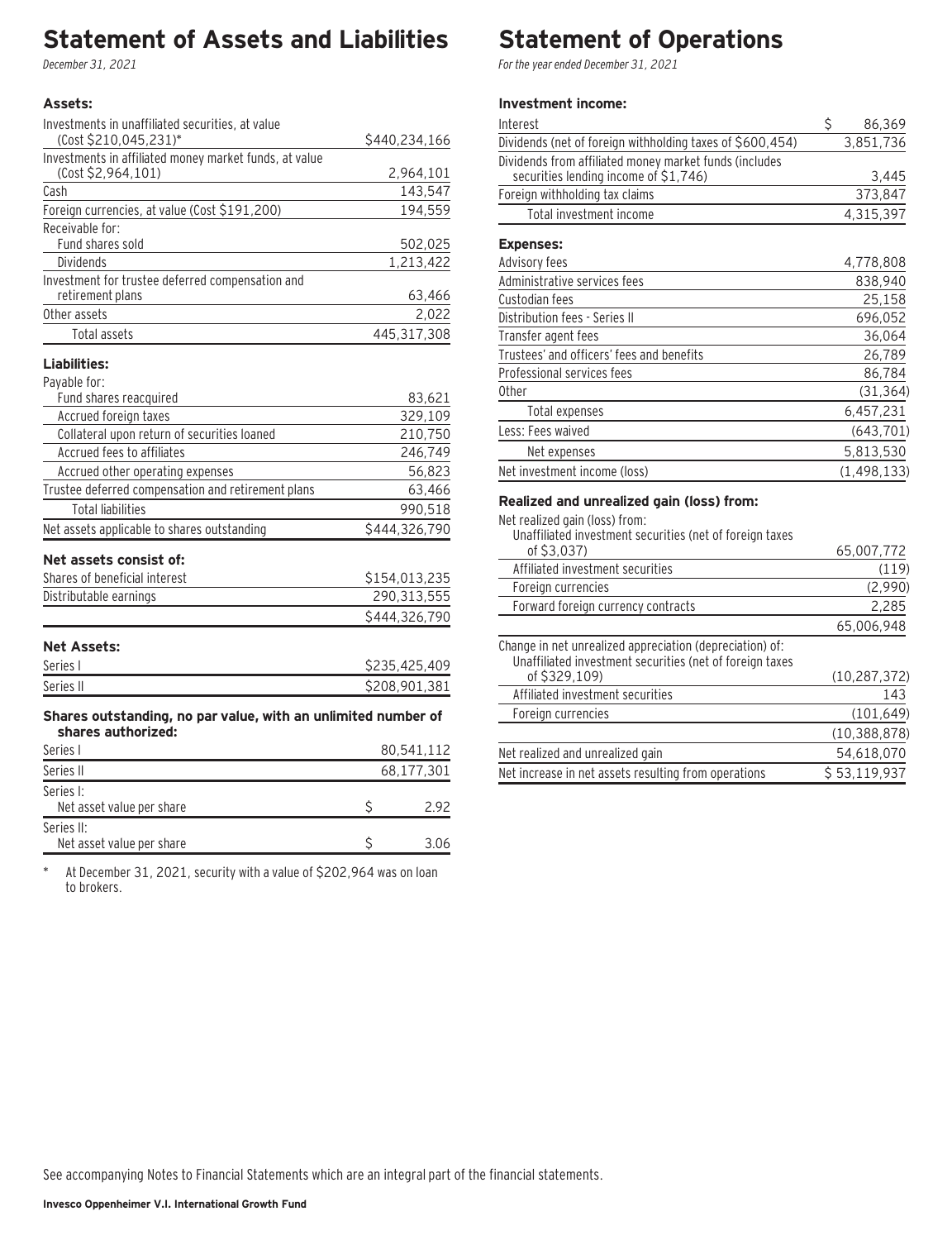### **Statement of Changes in Net Assets**

For the years ended December 31, 2021 and 2020

|                                                                         | 2021           | 2020            |
|-------------------------------------------------------------------------|----------------|-----------------|
| <b>Operations:</b>                                                      |                |                 |
| Net investment income (loss)                                            | \$(1,498,133)  | (604, 947)<br>S |
| Net realized gain                                                       | 65.006.948     | 47,589,964      |
| Change in net unrealized appreciation (depreciation)                    | (10, 388, 878) | 42,465,384      |
| Net increase in net assets resulting from operations                    | 53,119,937     | 89,450,401      |
| Distributions to shareholders from distributable earnings:              |                |                 |
| Series I                                                                | (21, 477, 246) | (4,813,313)     |
| Series II                                                               | (25,805,990)   | (4,638,613)     |
| Total distributions from distributable earnings                         | (47, 283, 236) | (9,451,926)     |
| <b>Share transactions-net:</b>                                          |                |                 |
| Series I                                                                | 3,387,374      | (28,064,430)    |
| Series II                                                               | (66, 781, 008) | (24, 747, 573)  |
| Net increase (decrease) in net assets resulting from share transactions | (63, 393, 634) | (52, 812, 003)  |
| Net increase (decrease) in net assets                                   | (57, 556, 933) | 27,186,472      |
| Net assets:                                                             |                |                 |
| Beginning of year                                                       | 501,883,723    | 474,697,251     |
| End of year                                                             | \$444,326,790  | \$501,883,723   |

See accompanying Notes to Financial Statements which are an integral part of the financial statements.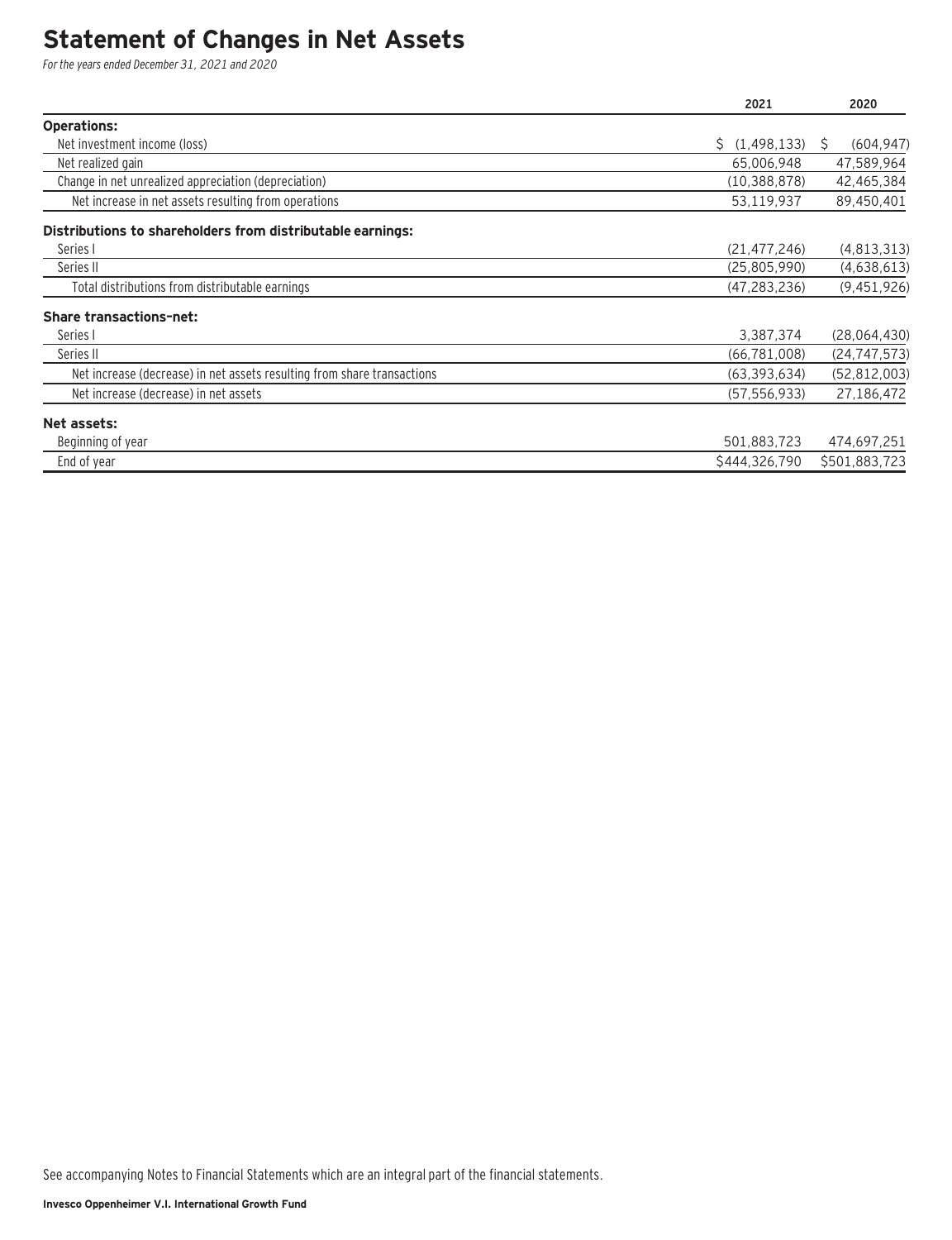# **Financial Highlights**

The following schedule presents financial highlights for a share of the Fund outstanding throughout the periods indicated.

|                     | Net asset<br>value,<br>beginning<br>of period | <b>Net</b><br>investment<br>income<br>$(logs)$ <sup>(a)</sup> | Net gains<br>(losses)<br>on securities<br>(both<br>realized and<br>unrealized) | <b>Total from</b><br>investment<br>operations | <b>Dividends</b><br>from net<br>investment<br>income | <b>Distributions</b><br>from net<br>realized<br>gains | Total<br>distributions | Net asset<br>value, end<br>of period | Total<br>return <sup>(b)</sup> | Net assets.<br>end of period<br>(000's omitted) | Ratio of<br>expenses<br>to average<br>net assets<br>with fee waivers<br>and/or<br>expenses<br>absorbed | Ratio of<br>expenses<br>to average net<br>assets without<br>fee waivers<br>and/or<br>expenses<br>absorbed <sup>(c)</sup> | Ratio of net<br>investment<br>income<br>(loss)<br>to average<br>net assets | Portfolio<br>turnover <sup>(d)</sup> |
|---------------------|-----------------------------------------------|---------------------------------------------------------------|--------------------------------------------------------------------------------|-----------------------------------------------|------------------------------------------------------|-------------------------------------------------------|------------------------|--------------------------------------|--------------------------------|-------------------------------------------------|--------------------------------------------------------------------------------------------------------|--------------------------------------------------------------------------------------------------------------------------|----------------------------------------------------------------------------|--------------------------------------|
| Series I            |                                               |                                                               |                                                                                |                                               |                                                      |                                                       |                        |                                      |                                |                                                 |                                                                                                        |                                                                                                                          |                                                                            |                                      |
| Year ended 12/31/21 | \$2.91                                        | \$(0.00)                                                      | \$0.30                                                                         | \$0.30                                        | $\overline{\phantom{a}}$                             | \$(0.29)                                              | \$(0.29)               | \$2.92                               | 10.22%                         | \$235,425                                       | 1.00%                                                                                                  | 1.13%                                                                                                                    | (0.16)%                                                                    | 22%                                  |
| Year ended 12/31/20 | 2.45                                          | (0.00)                                                        | 0.52                                                                           | 0.52                                          | (0.02)                                               | (0.04)                                                | (0.06)                 | 2.91                                 | 21.50                          | 230.463                                         | 1.00                                                                                                   | 1.15                                                                                                                     | (0.01)                                                                     | 37                                   |
| Year ended 12/31/19 | 2.03                                          | 0.02                                                          | 0.54                                                                           | 0.56                                          | (0.02)                                               | (0.12)                                                | (0.14)                 | 2.45                                 | 28.60                          | 221,944                                         | 1.00                                                                                                   | 1.13                                                                                                                     | 0.91                                                                       | 51                                   |
| Year ended 12/31/18 | 2.59                                          | 0.02                                                          | (0.51)                                                                         | (0.49)                                        | (0.02)                                               | (0.05)                                                | (0.07)                 | 2.03                                 | (19.42)                        | 267.220                                         | 1.00                                                                                                   | 1.10                                                                                                                     | 0.83                                                                       | 25                                   |
| Year ended 12/31/17 | 2.08                                          | 0.02                                                          | 0.52                                                                           | 0.54                                          | (0.03)                                               | $\overline{\phantom{0}}$                              | (0.03)                 | 2.59                                 | 26.29                          | 360,417                                         | 1.00                                                                                                   | 1.08                                                                                                                     | 0.87                                                                       | 27                                   |
| Series II           |                                               |                                                               |                                                                                |                                               |                                                      |                                                       |                        |                                      |                                |                                                 |                                                                                                        |                                                                                                                          |                                                                            |                                      |
| Year ended 12/31/21 | 3.04                                          | (0.01)                                                        | 0.32                                                                           | 0.31                                          | $\overline{\phantom{a}}$                             | (0.29)                                                | (0.29)                 | 3.06                                 | 10.12                          | 208.901                                         | 1.25                                                                                                   | 1.38                                                                                                                     | (0.41)                                                                     | 22                                   |
| Year ended 12/31/20 | 2.56                                          | (0.01)                                                        | 0.55                                                                           | 0.54                                          | (0.02)                                               | (0.04)                                                | (0.06)                 | 3.04                                 | 21.04                          | 271,421                                         | 1.25                                                                                                   | 1.40                                                                                                                     | (0.26)                                                                     | 37                                   |
| Year ended 12/31/19 | 2.12                                          | 0.02                                                          | 0.56                                                                           | 0.58                                          | (0.02)                                               | (0.12)                                                | (0.14)                 | 2.56                                 | 27.95                          | 252,753                                         | 1.25                                                                                                   | 1.38                                                                                                                     | 0.67                                                                       | 51                                   |
| Year ended 12/31/18 | 2.70                                          | 0.01                                                          | (0.52)                                                                         | (0.51)                                        | (0.02)                                               | (0.05)                                                | (0.07)                 | 2.12                                 | (19.55)                        | 199,636                                         | 1.25                                                                                                   | 1.35                                                                                                                     | 0.58                                                                       | 25                                   |
| Year ended 12/31/17 | 2.16                                          | 0.01                                                          | 0.56                                                                           | 0.57                                          | (0.03)                                               |                                                       | (0.03)                 | 2.70                                 | 26.44                          | 239,042                                         | 1.25                                                                                                   | 1.33                                                                                                                     | 0.60                                                                       | 27                                   |

(a) Calculated using average shares outstanding.<br>(b) Includes adjustments in accordance with accounting principles generally accepted in the United States of America. Total returns are not annualized for periods less than

(c) Does not include indirect expenses from affiliated fund fees and expenses of 0.00% for the years ended October 31, 2019, 2018 and 2017, respectively.<br>(d) Portfolio turnover is calculated at the fund level and is not an

See accompanying Notes to Financial Statements which are an integral part of the financial statements.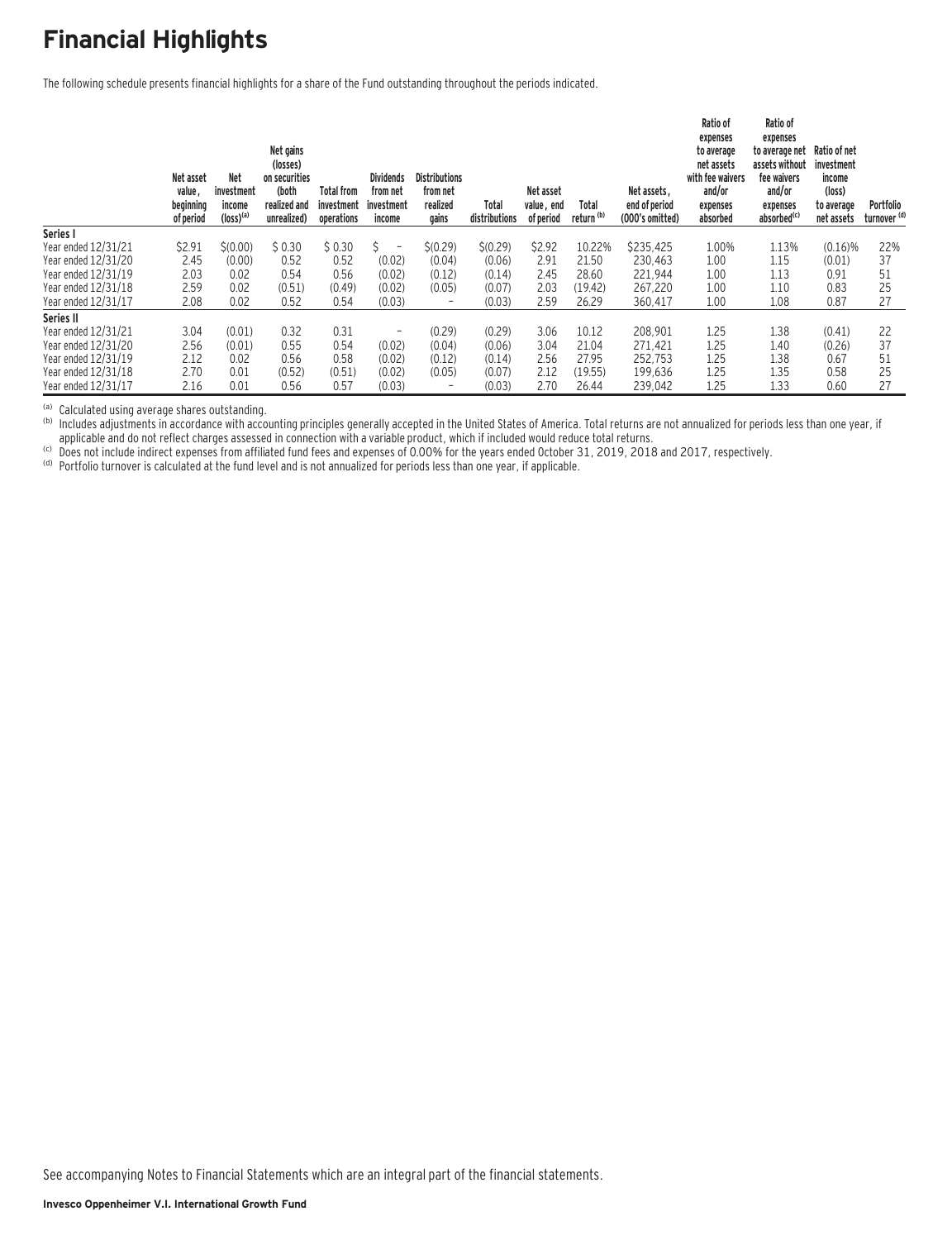### **Notes to Financial Statements**

December 31, 2021

#### **NOTE 1—Significant Accounting Policies**

Invesco Oppenheimer V.I. International Growth Fund (the "Fund") is a series portfolio of AIM Variable Insurance Funds (Invesco Variable Insurance Funds) (the "Trust"). The Trust is a Delaware statutory trust registered under the Investment Company Act of 1940, as amended (the "1940 Act"), as an open-end series management investment company. Information presented in these financial statements pertains only to the Fund. Matters affecting the Fund or each class will be voted on exclusively by the shareholders of the Fund or each class. Current Securities and Exchange Commission ("SEC") guidance, however, requires participating insurance companies offering separate accounts to vote shares proportionally in accordance with the instructions of the contract owners whose investments are funded by shares of each Fund or class.

The Fund's investment objective is to seek capital appreciation.

The Fund currently offers two classes of shares, Series I and Series II, both of which are offered to insurance company separate accounts funding variable annuity contracts and variable life insurance policies ("variable products").

The Fund is an investment company and accordingly follows the investment company accounting and reporting guidance in accordance with Financial Accounting Standards Board Accounting Standards Codification Topic 946, Financial Services – Investment Companies.

The following is a summary of the significant accounting policies followed by the Fund in the preparation of its financial statements.

A. Security Valuations - Securities, including restricted securities, are valued according to the following policy.

A security listed or traded on an exchange (except convertible securities) is valued at its last sales price or official closing price as of the close of the customary trading session on the exchange where the security is principally traded, or lacking any sales or official closing price on a particular day, the security may be valued at the closing bid price on that day. Securities traded in the over-the-counter market are valued based on prices furnished by independent pricing services or market makers. When such securities are valued by an independent pricing service they may be considered fair valued. Futures contracts are valued at the final settlement price set by an exchange on which they are principally traded. Listed options are valued at the mean between the last bid and asked prices from the exchange on which they are principally traded. Options not listed on an exchange are valued by an independent source at the mean between the last bid and asked prices. For purposes of determining net asset value ("NAV") per share, futures and option contracts generally are valued 15 minutes after the close of the customary trading session of the New York Stock Exchange ("NYSE").

Investments in open-end and closed-end registered investment companies that do not trade on an exchange are valued at the end-of-day net asset value per share. Investments in open-end and closed-end registered investment companies that trade on an exchange are valued at the last sales price or official closing price as of the close of the customary trading session on the exchange where the security is principally traded.

Debt obligations (including convertible securities) and unlisted equities are fair valued using an evaluated quote provided by an independent pricing service. Evaluated quotes provided by the pricing service may be determined without exclusive reliance on quoted prices, and may reflect appropriate factors such as institution-size trading in similar groups of securities, developments related to specific securities, dividend rate (for unlisted equities), yield (for debt obligations), quality, type of issue, coupon rate (for debt obligations), maturity (for debt obligations), individual trading characteristics and other market data. Pricing services generally value debt obligations assuming orderly transactions of institutional round lot size, but a fund may hold or transact in the same securities in smaller, odd lot sizes. Odd lots often trade at lower prices than institutional round lots. Debt obligations are subject to interest rate and credit risks. In addition, all debt obligations involve some risk of default with respect to interest and/or principal payments.

Foreign securities' (including foreign exchange contracts) prices are converted into U.S. dollar amounts using the applicable exchange rates as of the close of the NYSE. If market quotations are available and reliable for foreign exchange-traded equity securities, the securities will be valued at the market quotations. Because trading hours for certain foreign securities end before the close of the NYSE, closing market quotations may become unreliable. If between the time trading ends on a particular security and the close of the customary trading session on the NYSE, events occur that the investment adviser determines are significant and make the closing price unreliable, the Fund may fair value the security. If the event is likely to have affected the closing price of the security, the security will be valued at fair value in good faith using procedures approved by the Board of Trustees. Adjustments to closing prices to reflect fair value may also be based on a screening process of an independent pricing service to indicate the degree of certainty, based on historical data, that the closing price in the principal market where a foreign security trades is not the current value as of the close of the NYSE. Foreign securities' prices meeting the approved degree of certainty that the price is not reflective of current value will be priced at the indication of fair value from the independent pricing service. Multiple factors may be considered by the independent pricing service in determining adjustments to reflect fair value and may include information relating to sector indices, American Depositary Receipts and domestic and foreign index futures. Foreign securities may have additional risks including exchange rate changes, potential for sharply devalued currencies and high inflation, political and economic upheaval, the relative lack of issuer information, relatively low market liquidity and the potential lack of strict financial and accounting controls and standards.

Securities for which market prices are not provided by any of the above methods may be valued based upon quotes furnished by independent sources. The last bid price may be used to value equity securities. The mean between the last bid and asked prices is used to value debt obligations, including corporate loans.

Securities for which market quotations are not readily available or became unreliable are valued at fair value as determined in good faith by or under the supervision of the Trust's officers following procedures approved by the Board of Trustees. Issuer specific events, market trends, bid/asked quotes of brokers and information providers and other market data may be reviewed in the course of making a good faith determination of a security's fair value.

The Fund may invest in securities that are subject to interest rate risk, meaning the risk that the prices will generally fall as interest rates rise and, conversely, the prices will generally rise as interest rates fall. Specific securities differ in their sensitivity to changes in interest rates depending on their individual characteristics. Changes in interest rates may result in increased market volatility, which may affect the value and/or liquidity of certain Fund investments.

Valuations change in response to many factors including the historical and prospective earnings of the issuer, the value of the issuer's assets, general market conditions which are not specifically related to the particular issuer, such as real or perceived adverse economic conditions, changes in the general outlook for revenues or corporate earnings, changes in interest or currency rates, regional or global instability, natural or environmental disasters, widespread disease or other public health issues, war, acts of terrorism or adverse investor sentiment generally and market liquidity. Because of the inherent uncertainties of valuation, the values reflected in the financial statements may materially differ from the value received upon actual sale of those investments.

**B. Securities Transactions and Investment Income** - Securities transactions are accounted for on a trade date basis. Realized gains or losses on sales are computed on the basis of specific identification of the securities sold. Interest income (net of withholding tax, if any) is recorded on an accrual basis from settlement date and includes coupon interest and amortization of premium and accretion of discount on debt securities as applicable. Dividend income (net of withholding tax, if any) is recorded on the ex-dividend date.

The Fund may periodically participate in litigation related to Fund investments. As such, the Fund may receive proceeds from litigation settlements. Any proceeds received are included in the Statement of Operations as realized gain (loss) for investments no longer held and as unrealized gain (loss) for investments still held.

Brokerage commissions and mark ups are considered transaction costs and are recorded as an increase to the cost basis of securities purchased and/or a reduction of proceeds on a sale of securities. Such transaction costs are included in the determination of net realized and unrealized gain (loss) from investment securities reported in the Statement of Operations and the Statement of Changes in Net Assets and the net realized and unrealized gains (losses) on securities per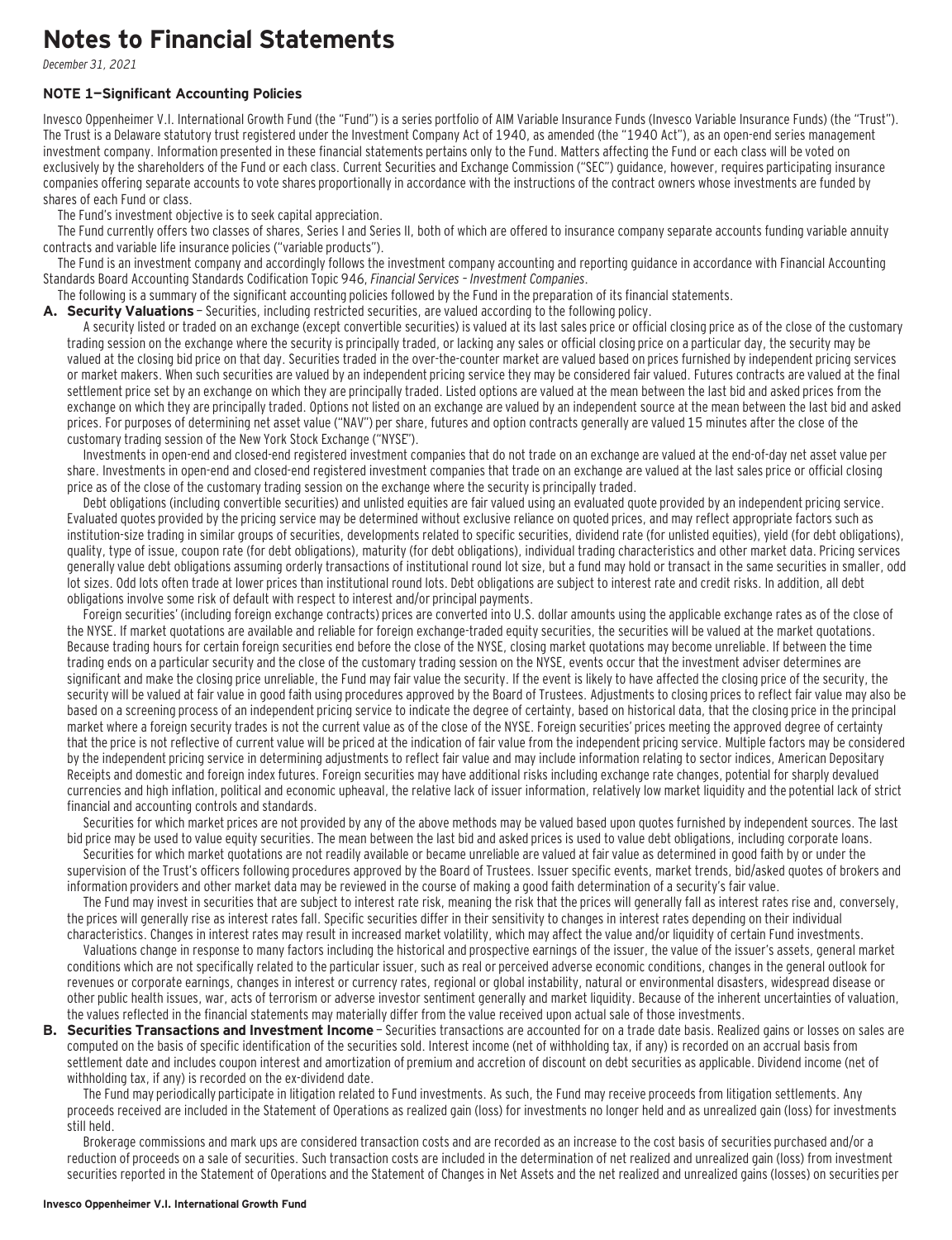share in the Financial Highlights. Transaction costs are included in the calculation of the Fund's net asset value and, accordingly, they reduce the Fund's total returns. These transaction costs are not considered operating expenses and are not reflected in net investment income reported in the Statement of Operations and the Statement of Changes in Net Assets, or the net investment income per share and the ratios of expenses and net investment income reported in the Financial Highlights, nor are they limited by any expense limitation arrangements between the Fund and the investment adviser.

- The Fund allocates income and realized and unrealized capital gains and losses to a class based on the relative net assets of each class. **C. Country Determination** — For the purposes of making investment selection decisions and presentation in the Schedule of Investments, the investment adviser may determine the country in which an issuer is located and/or credit risk exposure based on various factors. These factors include the laws of the country under which the issuer is organized, where the issuer maintains a principal office, the country in which the issuer derives 50% or more of its total revenues and the country that has the primary market for the issuer's securities, as well as other criteria. Among the other criteria that may be evaluated for making this determination are the country in which the issuer maintains 50% or more of its assets, the type of security, financial guarantees and enhancements, the nature of the collateral and the sponsor organization. Country of issuer and/or credit risk exposure has been determined to be the United States of America, unless otherwise noted.
- **D. Distributions**  Distributions from net investment income and net realized capital gain, if any, are generally declared and paid to separate accounts of participating insurance companies annually and recorded on the ex-dividend date.
- **E. Federal Income Taxes** The Fund intends to comply with the requirements of Subchapter M of the Internal Revenue Code of 1986, as amended (the "Internal Revenue Code"), necessary to qualify as a regulated investment company and to distribute substantially all of the Fund's taxable earnings to shareholders. As such, the Fund will not be subject to federal income taxes on otherwise taxable income (including net realized capital gain) that is distributed to shareholders. Therefore, no provision for federal income taxes is recorded in the financial statements.

The Fund recognizes the tax benefits of uncertain tax positions only when the position is more likely than not to be sustained. Management has analyzed the Fund's uncertain tax positions and concluded that no liability for unrecognized tax benefits should be recorded related to uncertain tax positions. Management is not aware of any tax positions for which it is reasonably possible that the total amounts of unrecognized tax benefits will change materially in the next 12 months. The Fund files tax returns in the U.S. Federal jurisdiction and certain other jurisdictions. Generally, the Fund is subject to examinations by such taxing

- authorities for up to three years after the filing of the return for the tax period.
- **F. Foreign Withholding Taxes** The Fund is subject to foreign withholding tax imposed by certain foreign countries in which the Fund may invest. Withholding taxes are incurred on certain foreign dividends and are accrued at the time the dividend is recognized based on applicable foreign tax laws. The Fund may file withholding tax refunds in certain jurisdictions to recover a portion of amounts previously withheld. The Fund will record a receivable for such tax refunds based on several factors including; an assessment of a jurisdiction's legal obligation to pay reclaims, administrative practices and payment history. Any receivables recorded will be shown under receivables for Tax reclaims on the Statement of Assets and Liabilities.

As a result of recent court rulings in certain countries across the European Union, tax refunds for previously withheld taxes on dividends earned in those countries have been received. These tax refund payments are reflected as Foreign withholding tax claims in the Statement of Operations, and any related interest is included in Interest income. The Fund may incur fees paid to third party providers that assist in the recovery of the tax reclaims. These fees are reflected on the Statement of Operations as Professional fees, if any. In the event tax refunds received by the Fund during the fiscal year exceed the foreign withholding taxes paid by the Fund for the year, and the Fund previously passed foreign tax credits on to its shareholders, the Fund intends to enter into a closing agreement with the Internal Revenue Service in order to pay the associated liability on behalf of the Funds' shareholders. For the fiscal year ended December 31, 2021, the Fund did not enter into any closing agreements.

- **G. Expenses**  Fees provided for under the Rule 12b-1 plan of a particular class of the Fund and which are directly attributable to that class are charged to the operations of such class. All other expenses are allocated among the classes based on relative net assets.
- **H. Accounting Estimates** The preparation of financial statements in conformity with accounting principles generally accepted in the United States of America ("GAAP") requires management to make estimates and assumptions that affect the reported amounts of assets and liabilities at the date of the financial statements and the reported amounts of revenues and expenses during the reporting period including estimates and assumptions related to taxation. Actual results could differ from those estimates by a significant amount. In addition, the Fund monitors for material events or transactions that may occur or become known after the period-end date and before the date the financial statements are released to print.
- **I. Indemnifications**  Under the Trust's organizational documents, each Trustee, officer, employee or other agent of the Trust is indemnified against certain liabilities that may arise out of the performance of their duties to the Fund. Additionally, in the normal course of business, the Fund enters into contracts, including the Fund's servicing agreements, that contain a variety of indemnification clauses. The Fund's maximum exposure under these arrangements is unknown as this would involve future claims that may be made against the Fund that have not yet occurred. The risk of material loss as a result of such indemnification claims is considered remote.
- **J. Securities Lending**  The Fund may lend portfolio securities having a market value up to one-third of the Fund's total assets. Such loans are secured by collateral equal to no less than the market value of the loaned securities determined daily by the securities lending provider. Such collateral will be cash or debt securities issued or quaranteed by the U.S. Government or any of its sponsored agencies. Cash collateral received in connection with these loans is invested in short-term money market instruments or affiliated, unregistered investment companies that comply with Rule 2a-7 under the Investment Company Act and money market funds (collectively, "affiliated money market funds") and is shown as such on the Schedule of Investments. The Fund bears the risk of loss with respect to the investment of collateral. It is the Fund's policy to obtain additional collateral from or return excess collateral to the borrower by the end of the next business day, following the valuation date of the securities loaned. Therefore, the value of the collateral held may be temporarily less than the value of the securities on loan. When loaning securities, the Fund retains certain benefits of owning the securities, including the economic equivalent of dividends or interest generated by the security. Lending securities entails a risk of loss to the Fund if, and to the extent that, the market value of the securities loaned were to increase and the borrower did not increase the collateral accordingly, and the borrower failed to return the securities. The securities loaned are subject to termination at the option of the borrower or the Fund. Upon termination, the borrower will return to the Fund the securities loaned and the Fund will return the collateral. Upon the failure of the borrower to return the securities, collateral may be liquidated and the securities may be purchased on the open market to replace the loaned securities. The Fund could experience delays and costs in gaining access to the collateral and the securities may lose value during the delay which could result in potential losses to the Fund. Some of these losses may be indemnified by the lending agent. The Fund bears the risk of any deficiency in the amount of the collateral available for return to the borrower due to any loss on the collateral invested. Dividends received on cash collateral investments for securities lending transactions, which are net of compensation to counterparties, are included in Dividends from affiliated money market funds on the Statement of Operations. The aggregate value of securities out on loan, if any, is shown as a footnote on the Statement of Assets and Liabilities.

On September 29, 2021, the Board of Trustees appointed Invesco Advisers, Inc. (the "Adviser" or "Invesco") to serve as an affiliated securities lending agent for the Fund. Prior to September 29, 2021, the Bank of New York Mellon ("BNYM") served as the sole securities lending agent for the Fund under the securities lending program. BNYM also continues to serve as a lending agent. To the extent the Fund utilizes the Adviser as an affiliated securities lending agent, the Fund conducts its securities lending in accordance with, and in reliance upon, no-action letters issued by the SEC staff that provide guidance on how an affiliate may act as a direct agent lender and receive compensation for those services in a manner consistent with the federal securities laws. For the year ended December 31, 2021, there were no securities lending transactions with the Adviser.

**K. Foreign Currency Translations** — Foreign currency is valued at the close of the NYSE based on quotations posted by banks and major currency dealers. Portfolio securities and other assets and liabilities denominated in foreign currencies are translated into U.S. dollar amounts at the date of valuation. Purchases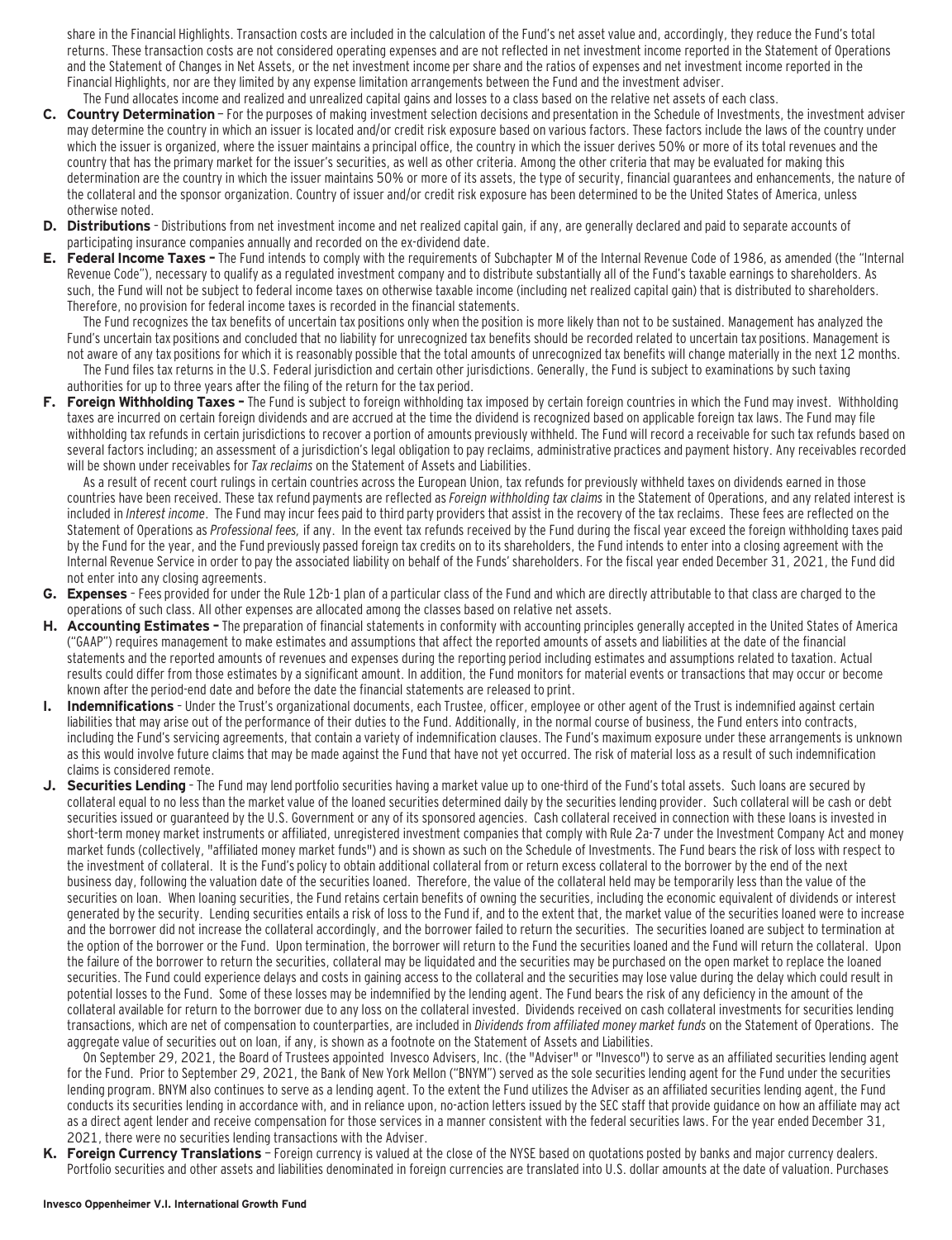and sales of portfolio securities (net of foreign taxes withheld on disposition) and income items denominated in foreign currencies are translated into U.S. dollar amounts on the respective dates of such transactions. The Fund does not separately account for the portion of the results of operations resulting from changes in foreign exchange rates on investments and the fluctuations arising from changes in market prices of securities held. The combined results of changes in foreign exchange rates and the fluctuation of market prices on investments (net of estimated foreign tax withholding) are included with the net realized and unrealized gain or loss from investments in the Statement of Operations. Reported net realized foreign currency gains or losses arise from (1) sales of foreign currencies, (2) currency gains or losses realized between the trade and settlement dates on securities transactions, and (3) the difference between the amounts of dividends, interest, and foreign withholding taxes recorded on the Fund's books and the U.S. dollar equivalent of the amounts actually received or paid. Net unrealized foreign currency gains and losses arise from changes in the fair values of assets and liabilities, other than investments in securities at fiscal period end, resulting from changes in exchange rates.

The Fund may invest in foreign securities, which may be subject to foreign taxes on income, gains on investments or currency repatriation, a portion of which may be recoverable. Foreign taxes, if any, are recorded based on the tax regulations and rates that exist in the foreign markets in which the Fund invests and are shown in the Statement of Operations.

**L. Forward Foreign Currency Contracts** — The Fund may engage in foreign currency transactions either on a spot (i.e. for prompt delivery and settlement) basis, or through forward foreign currency contracts, to manage or minimize currency or exchange rate risk.

The Fund may also enter into forward foreign currency contracts for the purchase or sale of a security denominated in a foreign currency in order to "lock in" the U.S. dollar price of that security, or the Fund may also enter into forward foreign currency contracts that do not provide for physical settlement of the two currencies, but instead are settled by a single cash payment calculated as the difference between the agreed upon exchange rate and the spot rate at settlement based upon an agreed upon notional amount (non-deliverable forwards). The Fund will set aside liquid assets in an amount equal to the daily mark-to-market obligation for forward foreign currency contracts.

A forward foreign currency contract is an obligation between two parties ("Counterparties") to purchase or sell a specific currency for an agreed-upon price at a future date. The use of forward foreign currency contracts does not eliminate fluctuations in the price of the underlying securities the Fund owns or intends to acquire but establishes a rate of exchange in advance. Fluctuations in the value of these contracts are measured by the difference in the contract date and reporting date exchange rates and are recorded as unrealized appreciation (depreciation) until the contracts are closed. When the contracts are closed, realized gains (losses) are recorded. Realized and unrealized gains (losses) on the contracts are included in the Statement of Operations. The primary risks associated with forward foreign currency contracts include failure of the Counterparty to meet the terms of the contract and the value of the foreign currency changing unfavorably. These risks may be in excess of the amounts reflected in the Statement of Assets and Liabilities.

- **M. Other Risks**  Emerging markets (also referred to as developing markets) are generally subject to greater market volatility, political, social and economic instability, uncertainty regarding the existence of trading markets and more governmental limitations on foreign investment than more developed markets. In addition, companies operating in emerging markets may be subject to lower trading volume and greater price fluctuations than companies in more developed markets. Securities law in many emerging market countries is relatively new and unsettled. Therefore, laws regarding foreign investment in emerging market securities, securities regulation, title to securities, and shareholder rights may change quickly and unpredictably. In addition, the enforcement of systems of taxation at federal, regional and local levels in emerging market countries may be inconsistent, and subject to sudden change. Other risks of investing in emerging markets securities may include additional transaction costs, delays in settlement procedures, and lack of timely information.
- **N. COVID-19 Risk**  The COVID-19 strain of coronavirus has resulted in instances of market closures and dislocations, extreme volatility, liquidity constraints and increased trading costs. Efforts to contain its spread have resulted in travel restrictions, disruptions of healthcare systems, business operations and supply chains, layoffs, lower consumer demand, and defaults, among other significant economic impacts that have disrupted global economic activity across many industries. Such economic impacts may exacerbate other pre-existing political, social and economic risks locally or globally. The ongoing effects of COVID-19 are unpredictable and may result in significant and prolonged effects on the Fund's performance.

#### **NOTE 2—Advisory Fees and Other Fees Paid to Affiliates**

The Trust has entered into a master investment advisory agreement with the Adviser. Under the terms of the investment advisory agreement, the Fund accrues daily and pays monthly an advisory fee to the Adviser based on the annual rate of the Fund's average daily net assets as follows:

| Average Daily Net Assets* | Rate   |
|---------------------------|--------|
| First \$250 million       | 1.000% |
| Next \$250 million        | 0.900% |
| Next \$500 million        | 0.850% |
| Over \$1 billion          | 0.820% |

The advisory fee paid by the Fund shall be reduced by any amounts paid by the Fund under the administrative services agreement with the Adviser.

For the year ended December 31, 2021, the effective advisory fee rate incurred by the Fund was 0.93%.

Under the terms of a master sub-advisory agreement between the Adviser and each of Invesco Asset Management Deutschland GmbH, Invesco Asset Management Limited, Invesco Asset Management (Japan) Limited, Invesco Hong Kong Limited, Invesco Senior Secured Management, Inc. and Invesco Canada Ltd. and separate sub-advisory agreements with Invesco Capital Management LLC and Invesco Asset Management (India) Private Limited (collectively, the "Affiliated Sub-Advisers") the Adviser, not the Fund, will pay 40% of the fees paid to the Adviser to any such Affiliated Sub-Adviser(s) that provide(s) discretionary investment management services to the Fund based on the percentage of assets allocated to such Affiliated Sub-Adviser(s). Invesco has also entered into a sub-advisory agreement with OppenheimerFunds, Inc. to provide discretionary management services to the Fund.

The Adviser has contractually agreed, through at least April 30, 2023, to waive advisory fees and/or reimburse expenses of all shares to the extent necessary to limit total annual fund operating expenses after fee waiver and/or expense reimbursement (excluding certain items discussed below) of Series I shares to 1.00% and Series II shares to 1.25% of the Fund's average daily net assets (the "expense limits"). In determining the Adviser's obligation to waive advisory fees and/or reimburse expenses, the following expenses are not taken into account, and could cause the total annual fund operating expenses after fee waiver and/or expense reimbursement to exceed the numbers reflected above: (1) interest; (2) taxes; (3) dividend expense on short sales; (4) extraordinary or non-routine items, including litigation expenses; and (5) expenses that the Fund has incurred but did not actually pay because of an expense offset arrangement. Unless Invesco continues the fee waiver agreement, it will terminate on April 30, 2023. During its term, the fee waiver agreement cannot be terminated or amended to increase the expense limits or reduce the advisory fee waiver without approval of the Board of Trustees.

Further, the Adviser has contractually agreed, through at least June 30, 2023, to waive the advisory fee payable by the Fund in an amount equal to 100% of the net advisory fees the Adviser receives from the affiliated money market funds on investments by the Fund of uninvested cash (excluding investments of cash collateral from securities lending) in such affiliated money market funds.

For the year ended December 31, 2021, the Adviser waived advisory fees of \$643,701.

The Trust has entered into a master administrative services agreement with Invesco pursuant to which the Fund has agreed to pay Invesco a fee for costs incurred in providing accounting services and fund administrative services to the Fund and to reimburse Invesco for fees paid to insurance companies that have agreed to provide

#### **Invesco Oppenheimer V.I. International Growth Fund**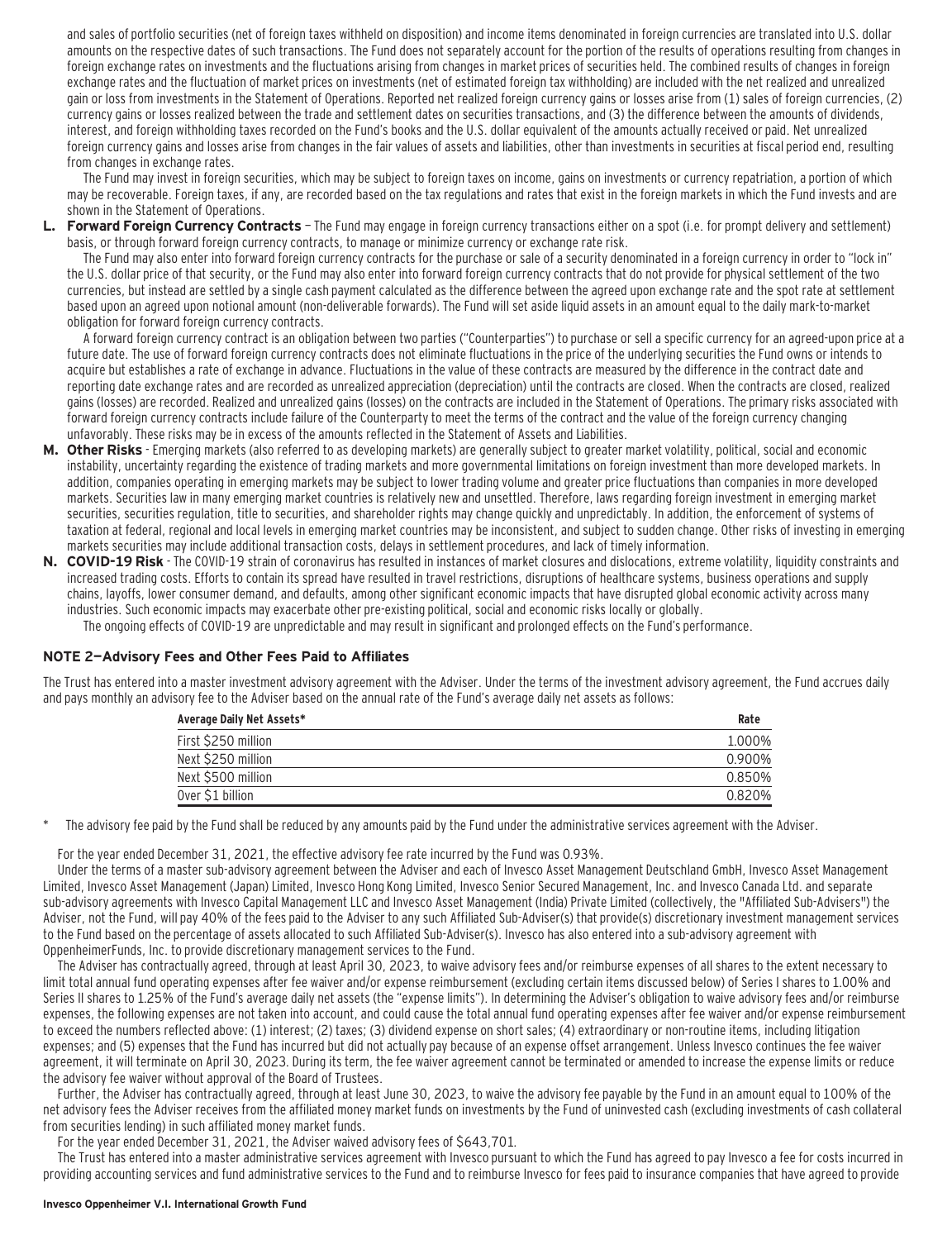certain administrative services to the Fund. These administrative services provided by the insurance companies may include, among other things: maintenance of master accounts with the Fund; tracking, recording and transmitting net purchase and redemption orders for Fund shares; maintaining and preserving records related to the purchase, redemption and other account activity of variable product owners; distributing copies of Fund documents such as prospectuses, proxy materials and periodic reports, to variable product owners, and responding to inquiries from variable product owners about the Fund. Pursuant to such agreement, for the year ended December 31, 2021, Invesco was paid \$71,713 for accounting and fund administrative services and was reimbursed \$767,227 for fees paid to insurance companies. Invesco has entered into a sub-administration agreement whereby State Street Bank and Trust Company ("SSB") serves as fund accountant and provides certain administrative services to the Fund. Pursuant to a custody agreement with the Trust on behalf of the Fund, SSB also serves as the Fund's custodian.

The Trust has entered into a transfer agency and service agreement with Invesco Investment Services, Inc. ("IIS") pursuant to which the Fund has agreed to pay IIS a fee for providing transfer agency and shareholder services to the Fund and reimburse IIS for certain expenses incurred by IIS in the course of providing such services. For the year ended December 31, 2021, expenses incurred under the agreement are shown in the Statement of Operations as Transfer agent fees.

The Trust has entered into a master distribution agreement with Invesco Distributors, Inc. ("IDI") to serve as the distributor for the Fund. The Trust has adopted a plan pursuant to Rule 12b-1 under the 1940 Act with respect to the Fund's Series II shares (the "Plan"). The Fund, pursuant to the Plan, pays IDI compensation at the annual rate of 0.25% of the Fund's average daily net assets of Series II shares. The fees are accrued daily and paid monthly. Of the Plan payments, up to 0.25% of the average daily net assets of the Series II shares may be paid to insurance companies who furnish continuing personal shareholder services to customers who purchase and own Series II shares of the Fund. For the year ended December 31, 2021, expenses incurred under the Plan are detailed in the Statement of Operations as Distribution fees.

Certain officers and trustees of the Trust are officers and directors of the Adviser, IIS and/or IDI.

#### **NOTE 3—Additional Valuation Information**

GAAP defines fair value as the price that would be received to sell an asset or paid to transfer a liability in an orderly transaction between market participants at the measurement date, under current market conditions. GAAP establishes a hierarchy that prioritizes the inputs to valuation methods, giving the highest priority to readily available unadjusted quoted prices in an active market for identical assets (Level 1) and the lowest priority to significant unobservable inputs (Level 3), generally when market prices are not readily available or are unreliable. Based on the valuation inputs, the securities or other investments are tiered into one of three levels. Changes in valuation methods may result in transfers in or out of an investment's assigned level:

- Level 1 Prices are determined using quoted prices in an active market for identical assets.
- Level 2 Prices are determined using other significant observable inputs. Observable inputs that other market participants may use in pricing a security. These may include quoted prices for similar securities, interest rates, prepayment speeds, credit risk, yield curves, loss severities, default rates, discount rates, volatilities and others.
- Level 3 Prices are determined using significant unobservable inputs. In situations where quoted prices or observable inputs are unavailable (for example, when there is little or no market activity for an investment at the end of the period), unobservable inputs may be used. Unobservable inputs reflect the Fund's own assumptions about the factors market participants would use in determining fair value of the securities or instruments and would be based on the best available information.

The following is a summary of the tiered valuation input levels, as of December 31, 2021. The level assigned to the securities valuations may not be an indication of the risk or liquidity associated with investing in those securities. Because of the inherent uncertainties of valuation, the values reflected in the financial statements may materially differ from the value received upon actual sale of those investments.

|                                  | Level 1                  | Level <sub>2</sub>       | Level <sub>3</sub>       | <b>Total</b>   |
|----------------------------------|--------------------------|--------------------------|--------------------------|----------------|
| <b>Investments in Securities</b> |                          |                          |                          |                |
| Australia                        | Ś                        | Ŝ.<br>5,574,698          | $\zeta-$                 | Ś<br>5,574,698 |
| Belgium                          | 1,000,148                | $\qquad \qquad -$        | $\overline{\phantom{m}}$ | 1,000,148      |
| Canada                           | 20,441,493               | $\overline{\phantom{0}}$ | $\overline{\phantom{a}}$ | 20,441,493     |
| Denmark                          | 2,656,564                | 11,399,823               | $\qquad \qquad -$        | 14,056,387     |
| France                           |                          | 72,073,038               | $\qquad \qquad -$        | 72,073,038     |
| Germany                          | -                        | 27,944,901               | -                        | 27,944,901     |
| India                            | 16,857                   | 14,969,040               | -                        | 14,985,897     |
| Ireland                          |                          | 8,057,439                | $\overline{\phantom{m}}$ | 8,057,439      |
| Italy                            | -                        | 7,552,697                | $\qquad \qquad -$        | 7,552,697      |
| Japan                            | -                        | 41,559,874               | -                        | 41,559,874     |
| Netherlands                      | $\overline{\phantom{m}}$ | 28,871,921               | $\overline{\phantom{m}}$ | 28,871,921     |
| New Zealand                      | $\overline{\phantom{0}}$ | 5,028,258                | $\overline{\phantom{0}}$ | 5,028,258      |
| Singapore                        |                          | 3,761,464                | $\qquad \qquad -$        | 3,761,464      |
| Spain                            | -                        | 5,166,228                | -                        | 5,166,228      |
| Sweden                           | $\overline{\phantom{m}}$ | 30,498,157               | $\overline{\phantom{m}}$ | 30,498,157     |
| Switzerland                      | -                        | 28,872,343               | $\overline{\phantom{m}}$ | 28,872,343     |
| Taiwan                           | $\overline{\phantom{0}}$ | 9,454,957                | $\qquad \qquad -$        | 9,454,957      |
| United Kingdom                   |                          | 69,392,778               | $\qquad \qquad -$        | 69,392,778     |
| <b>United States</b>             | 29,828,090               | 16,113,398               | -                        | 45,941,488     |
| Money Market Funds               | 2,753,351                | 210,750                  | -                        | 2,964,101      |
| <b>Total Investments</b>         | \$56,696,503             | \$386,501,764            | \$-                      | \$443,198,267  |

#### **NOTE 4—Derivative Investments**

The Fund may enter into an International Swaps and Derivatives Association Master Agreement ("ISDA Master Agreement") under which a fund may trade OTC derivatives. An OTC transaction entered into under an ISDA Master Agreement typically involves a collateral posting arrangement, payment netting provisions and close-out netting provisions. These netting provisions allow for reduction of credit risk through netting of contractual obligations. The enforceability of the netting provisions of the ISDA Master Agreement depends on the governing law of the ISDA Master Agreement, among other factors.

For financial reporting purposes, the Fund does not offset OTC derivative assets or liabilities that are subject to ISDA Master Agreements in the Statement of Assets and Liabilities.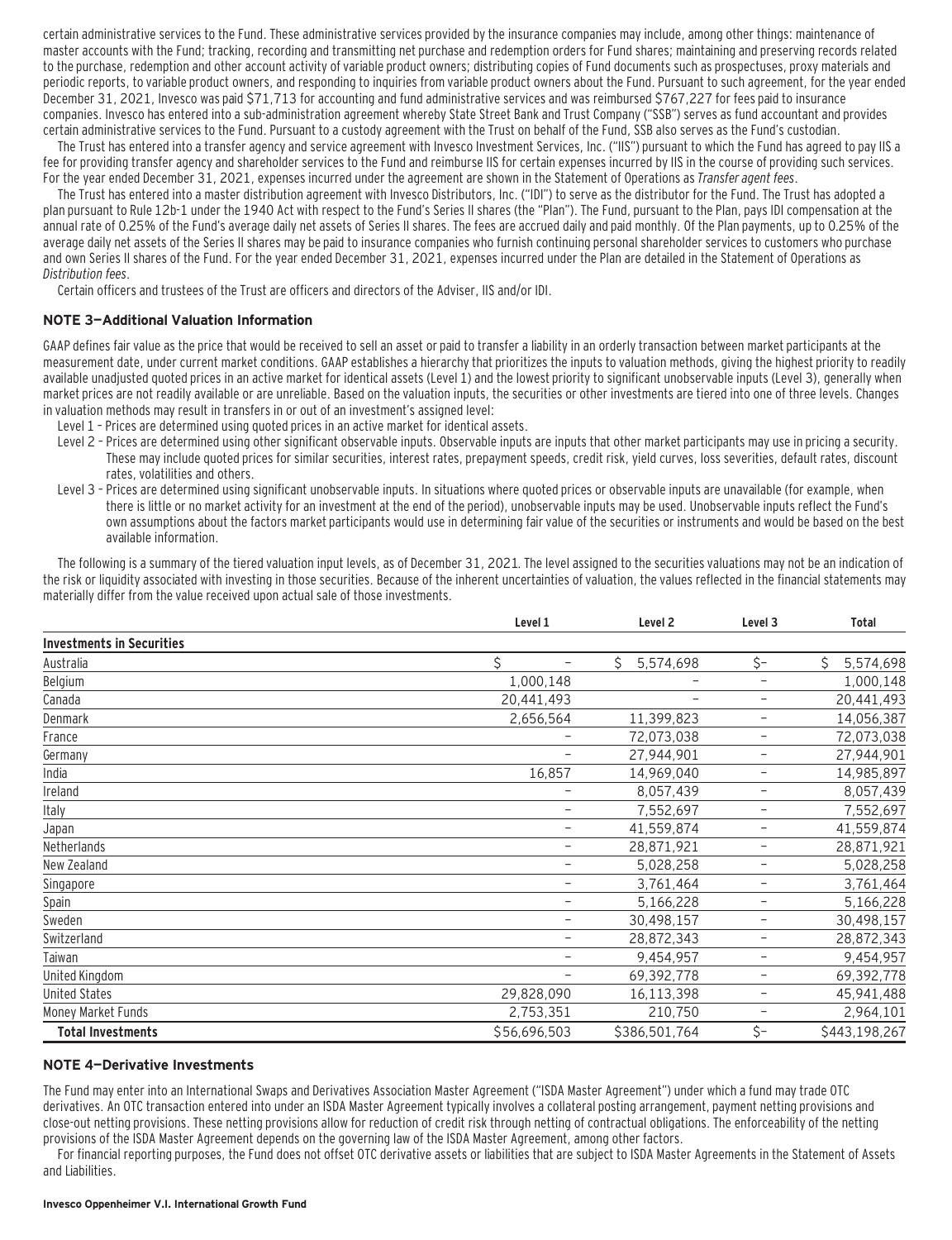#### **Effect of Derivative Investments for the year ended December 31, 2021**

The table below summarizes the gains (losses) on derivative investments, detailed by primary risk exposure, recognized in earnings during the period:

|                                                                                              | Location of Gain on<br><b>Statement of Operations</b> |
|----------------------------------------------------------------------------------------------|-------------------------------------------------------|
|                                                                                              | Currency<br>Risk                                      |
| Realized Gain:                                                                               |                                                       |
| Forward foreign currency contracts                                                           | \$2,285                                               |
| The table below summarizes the average notional value of derivatives held during the period. |                                                       |

|                        | Forward<br><b>Foreign Currency</b><br><b>Contracts</b> |
|------------------------|--------------------------------------------------------|
| Average notional value | \$46,842                                               |

#### **NOTE 5—Trustees' and Officers' Fees and Benefits**

Trustees' and Officers' Fees and Benefits include amounts accrued by the Fund to pay remuneration to certain Trustees and Officers of the Fund. Trustees have the option to defer compensation payable by the Fund, and Trustees' and Officers' Fees and Benefits also include amounts accrued by the Fund to fund such deferred compensation amounts. Those Trustees who defer compensation have the option to select various Invesco Funds in which their deferral accounts shall be deemed to be invested. Finally, certain current Trustees were eligible to participate in a retirement plan that provided for benefits to be paid upon retirement to Trustees over a period of time based on the number of years of service. The Fund may have certain former Trustees who also participate in a retirement plan and receive benefits under such plan. Trustees' and Officers' Fees and Benefits include amounts accrued by the Fund to fund such retirement benefits. Obligations under the deferred compensation and retirement plans represent unsecured claims against the general assets of the Fund.

#### **NOTE 6—Cash Balances**

The Fund is permitted to temporarily carry a negative or overdrawn balance in its account with SSB, the custodian bank. Such balances, if any at period-end, are shown in the Statement of Assets and Liabilities under the payable caption Amount due custodian. To compensate the custodian bank for such overdrafts, the overdrawn Fund may either (1) leave funds as a compensating balance in the account so the custodian bank can be compensated by earning the additional interest; or (2) compensate by paying the custodian bank at a rate agreed upon by the custodian bank and Invesco, not to exceed the contractually agreed upon rate. The Fund may not purchase additional securities when any borrowings from banks or broker-dealers exceed 5% of the Fund's total assets, or when any borrowings from an Invesco Fund are outstanding.

#### **NOTE 7—Distributions to Shareholders and Tax Components of Net Assets**

#### **Tax Character of Distributions to Shareholders Paid During the Fiscal Years Ended December 31, 2021 and 2020:**

|                        | 2021                     | 2020        |
|------------------------|--------------------------|-------------|
| Ordinary income*       | $\overline{\phantom{a}}$ | \$3,427,490 |
| Long-term capital gain | 47.283.236               | 6,024,436   |
| Total distributions    | \$47,283,236             | \$9,451,926 |

Includes short-term capital gain distributions, if any.

### **Tax Components of Net Assets at Period-End:**

|                                                  | 2021          |
|--------------------------------------------------|---------------|
| Undistributed long-term capital gain             | \$61,879,522  |
| Net unrealized appreciation - investments        | 228.462.727   |
| Net unrealized appreciation - foreign currencies | 25,324        |
| Temporary book/tax differences                   | (54, 018)     |
| Shares of beneficial interest                    | 154,013,235   |
| Total net assets                                 | \$444.326.790 |

The difference between book-basis and tax-basis unrealized appreciation (depreciation) is due to differences in the timing of recognition of gains and losses on investments for tax and book purposes. The Fund's net unrealized appreciation (depreciation) difference is attributable primarily to wash sales.

The temporary book/tax differences are a result of timing differences between book and tax recognition of income and/or expenses. The Fund's temporary book/tax differences are the result of the trustee deferral of compensation and retirement plan benefits.

Capital loss carryforward is calculated and reported as of a specific date. Results of transactions and other activity after that date may affect the amount of capital loss carryforward actually available for the Fund to utilize. The ability to utilize capital loss carryforward in the future may be limited under the Internal Revenue Code and related regulations based on the results of future transactions.

The Fund does not have a capital loss carryforward as of December 31, 2021.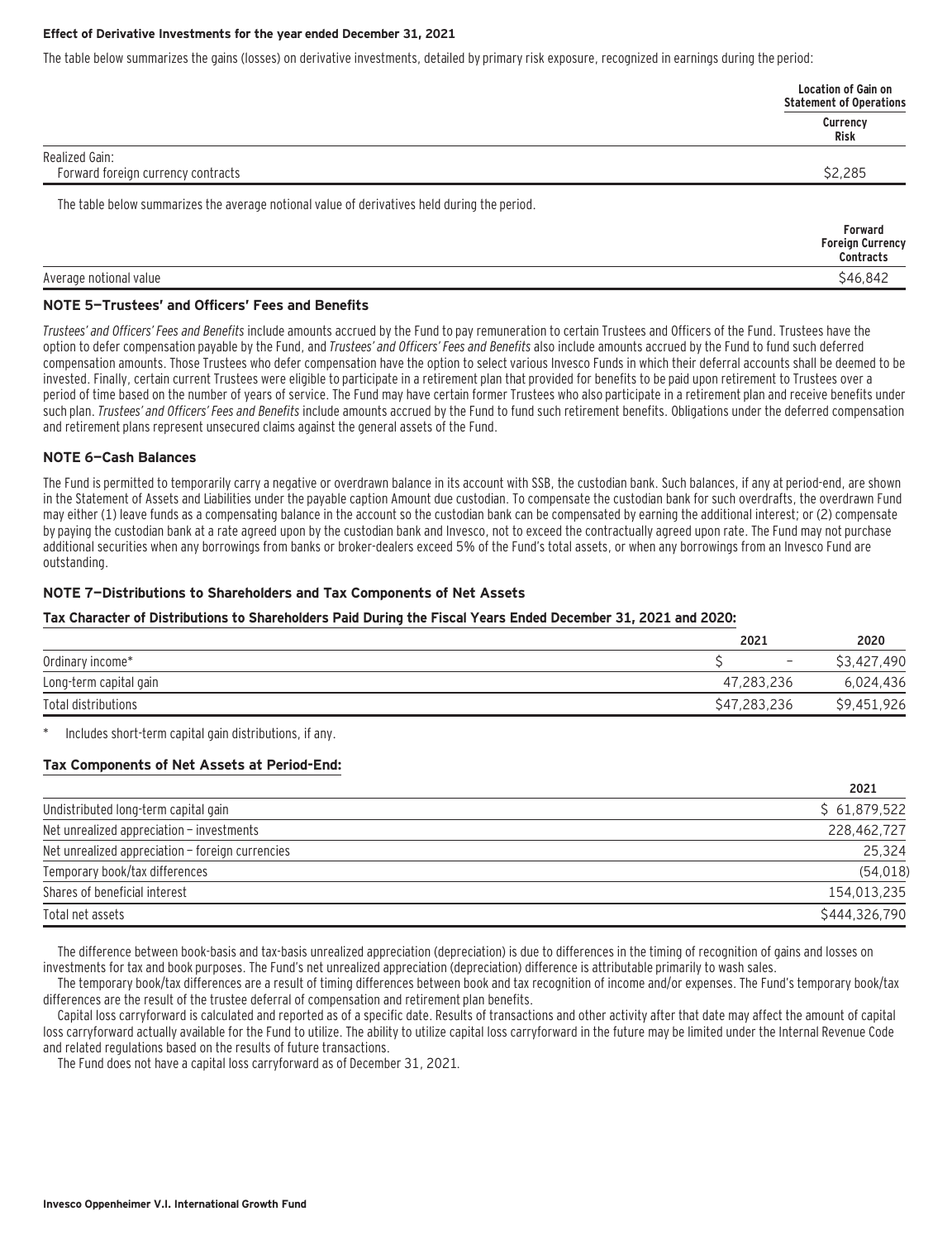#### **NOTE 8—Investment Transactions**

The aggregate amount of investment securities (other than short-term securities, U.S. Government obligations and money market funds, if any) purchased and sold by the Fund during the year ended December 31, 2021 was \$109,561,535 and \$214,959,782, respectively. Cost of investments, including any derivatives, on a tax basis includes the adjustments for financial reporting purposes as of the most recently completed federal income tax reporting period-end.

#### **Unrealized Appreciation (Depreciation) of Investments on a Tax Basis**

| Aggregate unrealized appreciation of investments   | \$238.135.31   |
|----------------------------------------------------|----------------|
| Aggregate unrealized (depreciation) of investments | L, U           |
| Net unrealized appreciation of investments         | 746∠.<br>SZZO. |

Cost of investments for tax purposes is \$214,735,540.

#### **NOTE 9—Reclassification of Permanent Differences**

Primarily as a result of differing book/tax treatment of net operating losses and distributions, on December 31, 2021, undistributed net investment income (loss) was increased by \$1,494,840, undistributed net realized gain was decreased by \$756,074 and shares of beneficial interest was decreased by \$738,766. This reclassification had no effect on the net assets of the Fund.

#### **NOTE 10—Share Information**

|                                           | <b>Summary of Share Activity</b> |                                                |                |                                 |  |
|-------------------------------------------|----------------------------------|------------------------------------------------|----------------|---------------------------------|--|
|                                           |                                  | Year ended<br>December 31, 2021 <sup>(a)</sup> |                | Year ended<br>December 31, 2020 |  |
|                                           | <b>Shares</b>                    | Amount                                         | <b>Shares</b>  | Amount                          |  |
| Sold:                                     |                                  |                                                |                |                                 |  |
| Series I                                  | 11,253,855                       | 34,403,309<br>S.                               | 12,200,099     | \$28,925,077                    |  |
| Series II                                 | 11,397,486                       | 36,490,806                                     | 9,099,234      | 22,431,074                      |  |
| Issued as reinvestment of dividends:      |                                  |                                                |                |                                 |  |
| Series I                                  | 7,207,130                        | 21,477,246                                     | 1,865,625      | 4,813,313                       |  |
| Series II                                 | 8,271,150                        | 25,805,990                                     | 1,718,005      | 4,638,613                       |  |
| <b>Reacquired:</b>                        |                                  |                                                |                |                                 |  |
| Series I                                  | (17, 177, 393)                   | (52, 493, 181)                                 | (25, 538, 177) | (61,802,820)                    |  |
| Series II                                 | (40,674,516)                     | (129, 077, 804)                                | (20, 462, 841) | (51, 817, 260)                  |  |
| Net increase (decrease) in share activity | (19, 722, 288)                   | \$ (63, 393, 634)                              | (21, 118, 055) | \$(52, 812, 003)                |  |

(a) There are entities that are record owners of more than 5% of the outstanding shares of the Fund and in the aggregate own 41% of the outstanding shares of the Fund. The Fund and the Fund's principal underwriter or adviser, are parties to participation agreements with these entities whereby these entities sell units of interest in separate accounts funding variable products that are invested in the Fund. The Fund, Invesco and/or Invesco affiliates may make payments to these entities, which are considered to be related to the Fund, for providing services to the Fund, Invesco and/or Invesco affiliates including but not limited to services such as, securities brokerage, third party record keeping and account servicing and administrative services. The Fund has no knowledge as to whether all or any portion of the shares owned of record by these entities are also owned beneficially.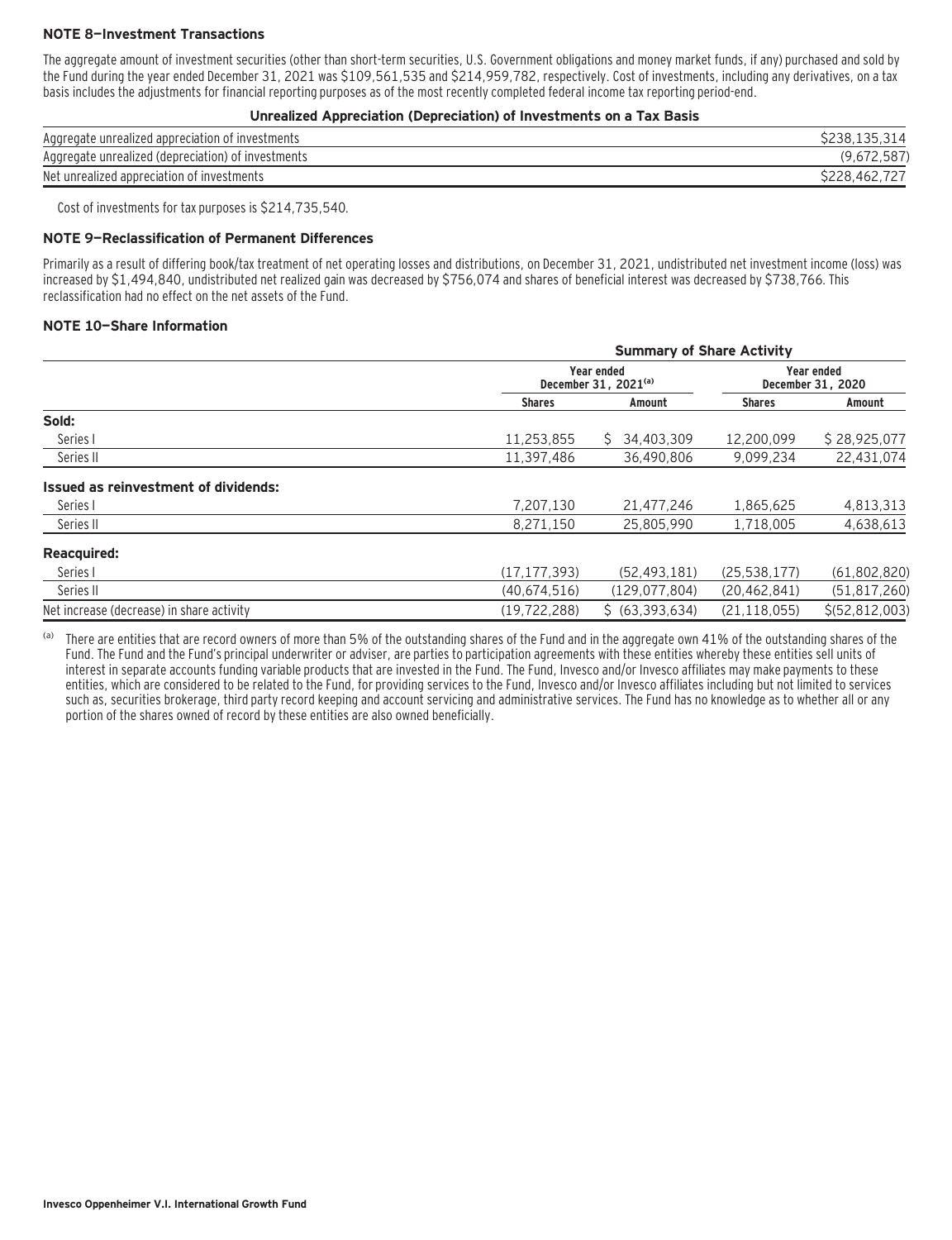### **Report of Independent Registered Public Accounting Firm**

To the Board of Trustees of AIM Variable Insurance Funds (Invesco Variable Insurance Funds) and Shareholders of Invesco Oppenheimer V.I. International Growth Fund

#### **Opinion on the Financial Statements**

We have audited the accompanying statement of assets and liabilities, including the schedule of investments, of Invesco Oppenheimer V.I. International Growth Fund (one of the funds constituting AIM Variable Insurance Funds (Invesco Variable Insurance Funds), referred to hereafter as the "Fund") as of December 31, 2021, the related statement of operations for the year ended December 31, 2021, the statement of changes in net assets for each of the two years in the period ended December 31, 2021, including the related notes, and the financial highlights for each of the three years in the period ended December 31, 2021 (collectively referred to as the "financial statements"). In our opinion, the financial statements present fairly, in all material respects, the financial position of the Fund as of December 31, 2021, the results of its operations for the year then ended, the changes in its net assets for each of the two years in the period ended December 31, 2021 and the financial highlights for each of the three years in the period ended December 31, 2021 in conformity with accounting principles generally accepted in the United States of America.

The financial statements of Oppenheimer International Growth Fund/VA (subsequently renamed Invesco Oppenheimer V.I. International Growth Fund) as of and for the year ended December 31, 2018 and the financial highlights for each of the periods ended on or prior to December 31, 2018 (not presented herein, other than the financial highlights) were audited by other auditors whose report dated February 14, 2019 expressed an unqualified opinion on those financial statements and financial highlights.

#### **Basis for Opinion**

These financial statements are the responsibility of the Fund's management. Our responsibility is to express an opinion on the Fund's financial statements based on our audits. We are a public accounting firm registered with the Public Company Accounting Oversight Board (United States) (PCAOB) and are required to be independent with respect to the Fund in accordance with the U.S. federal securities laws and the applicable rules and regulations of the Securities and Exchange Commission and the PCAOB.

 We conducted our audits of these financial statements in accordance with the standards of the PCAOB. Those standards require that we plan and perform the audit to obtain reasonable assurance about whether the financial statements are free of material misstatement, whether due to error or fraud.

 Our audits included performing procedures to assess the risks of material misstatement of the financial statements, whether due to error or fraud, and performing procedures that respond to those risks. Such procedures included examining, on a test basis, evidence regarding the amounts and disclosures in the financial statements. Our audits also included evaluating the accounting principles used and significant estimates made by management, as well as evaluating the overall presentation of the financial statements. Our procedures included confirmation of securities owned as of December 31, 2021 by correspondence with the custodian and transfer agent. We believe that our audits provide a reasonable basis for our opinion.

/s/PricewaterhouseCoopers LLP

Houston, Texas February 14, 2022

 We have served as the auditor of one or more of the investment companies in the Invesco group of investment companies since at least 1995. We have not been able to determine the specific year we began serving as auditor.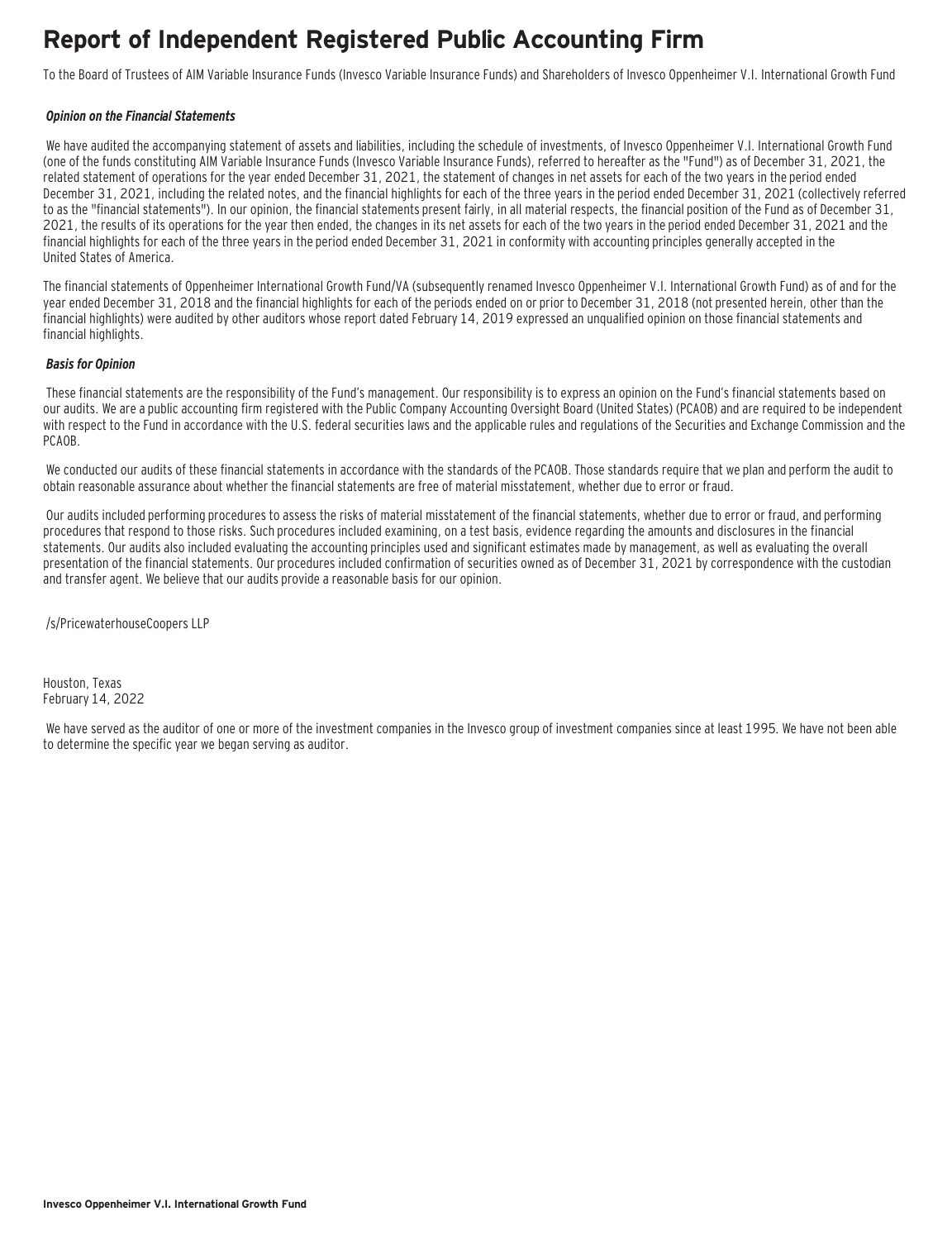### **Calculating your ongoing Fund expenses**

#### **Example**

As a shareholder of the Fund, you incur ongoing costs, including management fees; distribution and/or service fees (12b-1); and other Fund expenses. This example is intended to help you understand your ongoing costs (in dollars) of investing in the Fund and to compare these costs with ongoing costs of investing in other mutual funds. The example is based on an investment of \$1,000 invested at the beginning of the period and held for the entire period July 1, 2021 through December 31, 2021.

The actual and hypothetical expenses in the examples below do not represent the effect of any fees or other expenses assessed in connection with a variable product; if they did, the expenses shown would be higher while the ending account values shown would be lower.

#### **Actual expenses**

The table below provides information about actual account values and actual expenses. You may use the information in this table, together with the amount you invested, to estimate the expenses that you paid over the period. Simply divide your account value by \$1,000 (for example, an \$8,600 account value divided by \$1,000 = 8.6), then multiply the result by the number in the table under the heading entitled "Actual Expenses Paid During Period" to estimate the expenses you paid on your account during this period.

#### **Hypothetical example for comparison purposes**

The table below also provides information about hypothetical account values and hypothetical expenses based on the Fund's actual expense ratio and an assumed rate of return of 5% per year before expenses, which is not the Fund's actual return.

The hypothetical account values and expenses may not be used to estimate the actual ending account balance or expenses you paid for the period. You may use this information to compare the ongoing costs of investing in the Fund and other funds. To do so, compare this 5% hypothetical example with the 5% hypothetical examples that appear in the shareholder reports of the other funds.

Please note that the expenses shown in the table are meant to highlight your ongoing costs. Therefore, the hypothetical information is useful in comparing ongoing costs, and will not help you determine the relative total costs of owning different funds.

|           |                                                        |                                                         | <b>ACTUAL</b>                                                | <b>HYPOTHETICAL</b><br>(5% annual return before<br>expenses) |                                                              |                                              |
|-----------|--------------------------------------------------------|---------------------------------------------------------|--------------------------------------------------------------|--------------------------------------------------------------|--------------------------------------------------------------|----------------------------------------------|
|           | <b>Beginning</b><br><b>Account Value</b><br>(07/01/21) | <b>Endina</b><br><b>Account Value</b><br>$(12/31/21)^1$ | <b>Expenses</b><br><b>Paid During</b><br>Period <sup>2</sup> | <b>Endina</b><br><b>Account Value</b><br>(12/31/21)          | <b>Expenses</b><br><b>Paid During</b><br>Period <sup>2</sup> | <b>Annualized</b><br><b>Expense</b><br>Ratio |
| Series I  | \$1,000.00                                             | \$1,031.30                                              | \$5.12                                                       | \$1,020.16                                                   | \$5.09                                                       | 1.00%                                        |
| Series II | 1,000.00                                               | 1.030.00                                                | 6.40                                                         | 1.018.90                                                     | 6.36                                                         | 1.25                                         |

<sup>1</sup> The actual ending account value is based on the actual total return of the Fund for the period July 1, 2021 through December 31, 2021, after actual expenses and will differ from the hupothetical ending account value w

Expenses are equal to the Fund's annualized expense ratio as indicated above multiplied by the average account value over the period, multiplied by 184/365 to reflect the most recent fiscal half year.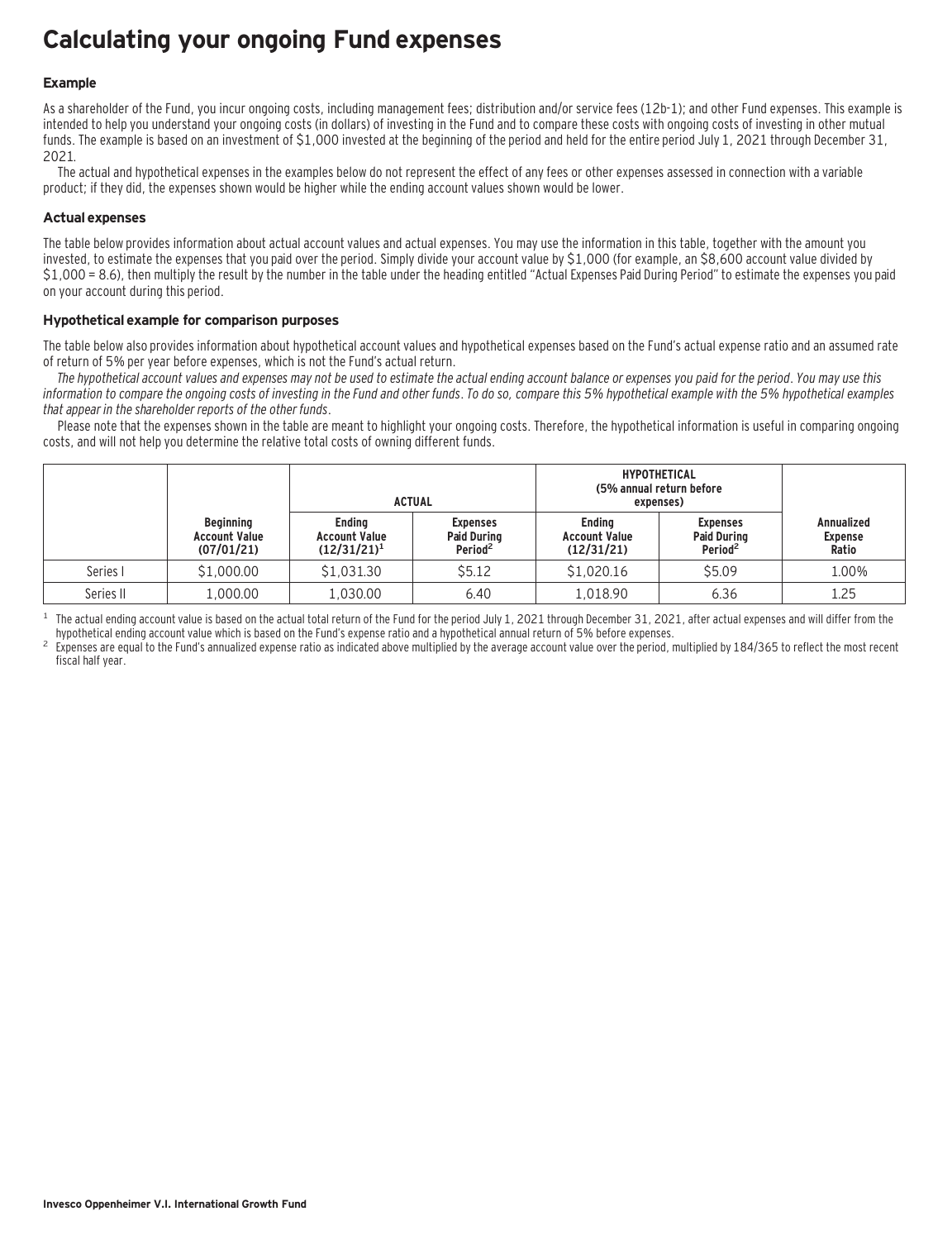# **Tax Information**

Form 1099-DIV, Form 1042-S and other year–end tax information provide shareholders with actual calendar year amounts that should be included in their tax returns. Shareholders should consult their tax advisers.

The following distribution information is being provided as required by the Internal Revenue Code or to meet a specific state's requirement.

The Fund designates the following amounts or, if subsequently determined to be different, the maximum amount allowable for its fiscal year ended December 31,

### 2021:

### **Federal and State Income Tax**

| Long-Term Capital Gain Distributions    | \$47,283,236 |           |
|-----------------------------------------|--------------|-----------|
| Qualified Dividend Income*              | 0.00%        |           |
| Corporate Dividends Received Deduction* | 0.00%        |           |
| U.S. Treasury Obligations*              | 0.00%        |           |
| Qualified Business Income*              | 0.00%        |           |
| Business Interest Income*               | $0.00\%$     |           |
| Foreign Taxes                           | 0.0009       | per share |
| Foreign Source Income                   | 0.0337       | per share |

\* The above percentages are based on ordinary income dividends paid to shareholders during the Fund's fiscal year.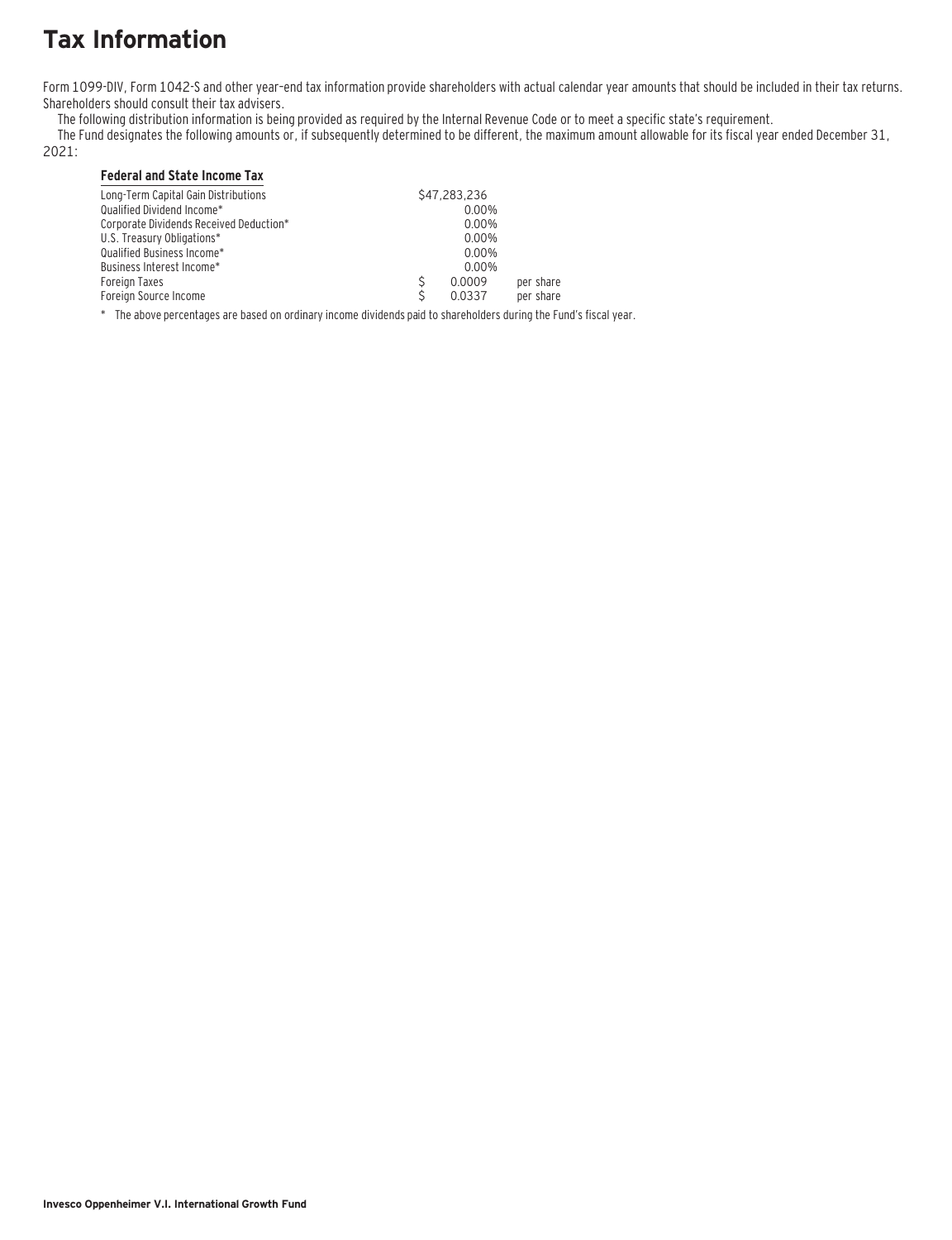## **Trustees and Officers**

The address of each trustee and officer is AIM Variable Insurance Funds (Invesco Variable Insurance Funds) (the "Trust"), 11 Greenway Plaza, Suite 1000, Houston, Texas 77046-1173. The trustees serve for the life of the Trust, subject to their earlier death, incapacitation, resignation, retirement or removal as more specifically provided in the Trust's organizational documents. Each officer serves for a one year term or until their successors are elected and qualified. Column two below includes length of time served with predecessor entities, if any.

| Name, Year of Birth and<br>Position(s)<br><b>Held with the Trust</b> | Trustee<br>and/or<br><b>Officer</b><br>Since | <b>Principal Occupation(s)</b><br><b>During Past 5 Years</b>                                                                                                                                                                                                                                                                                                                                                                                                                                                                                                                                                                                                                                                                                                                                                                                                                                                                                                                                                                                                                                                                                                                                             | Number of<br><b>Funds in</b><br><b>Fund Complex</b><br>Overseen by<br>Trustee | <b>Other</b><br>Directorship(s)<br><b>Held by Trustee</b><br><b>During Past 5</b><br>Years |
|----------------------------------------------------------------------|----------------------------------------------|----------------------------------------------------------------------------------------------------------------------------------------------------------------------------------------------------------------------------------------------------------------------------------------------------------------------------------------------------------------------------------------------------------------------------------------------------------------------------------------------------------------------------------------------------------------------------------------------------------------------------------------------------------------------------------------------------------------------------------------------------------------------------------------------------------------------------------------------------------------------------------------------------------------------------------------------------------------------------------------------------------------------------------------------------------------------------------------------------------------------------------------------------------------------------------------------------------|-------------------------------------------------------------------------------|--------------------------------------------------------------------------------------------|
| <b>Interested Trustee</b>                                            |                                              |                                                                                                                                                                                                                                                                                                                                                                                                                                                                                                                                                                                                                                                                                                                                                                                                                                                                                                                                                                                                                                                                                                                                                                                                          |                                                                               |                                                                                            |
| Martin L. Flanagan $1 - 1960$<br>Trustee and Vice Chair              | 2007                                         | Executive Director, Chief Executive Officer and President, Invesco Ltd.<br>(ultimate parent of Invesco and a global investment management firm);<br>Trustee and Vice Chair, The Invesco Funds; Vice Chair, Investment Company<br>Institute; and Member of Executive Board, SMU Cox School of Business<br>Formerly: Advisor to the Board, Invesco Advisers, Inc. (formerly known as<br>Invesco Institutional (N.A.), Inc.): Chairman and Chief Executive Officer.<br>Invesco Advisers, Inc. (registered investment adviser); Director, Chairman,<br>Chief Executive Officer and President, Invesco Holding Company (US), Inc.<br>(formerly IVZ Inc.) (holding company), Invesco Group Services, Inc. (service<br>provider) and Invesco North American Holdings, Inc. (holding company);<br>Director, Chief Executive Officer and President, Invesco Holding Company<br>Limited (parent of Invesco and a global investment management firm);<br>Director, Invesco Ltd.; Chairman, Investment Company Institute and President,<br>Co-Chief Executive Officer, Co-President, Chief Operating Officer and Chief<br>Financial Officer, Franklin Resources, Inc. (global investment management<br>organization) | 186                                                                           | None                                                                                       |

 $1$  Mr. Flanagan is considered an interested person (within the meaning of Section 2(a)(19) of the 1940 Act) of the Trust because he is an officer of the Adviser to the Trust, and an officer and a director of Invesco Ltd., ultimate parent of the Adviser.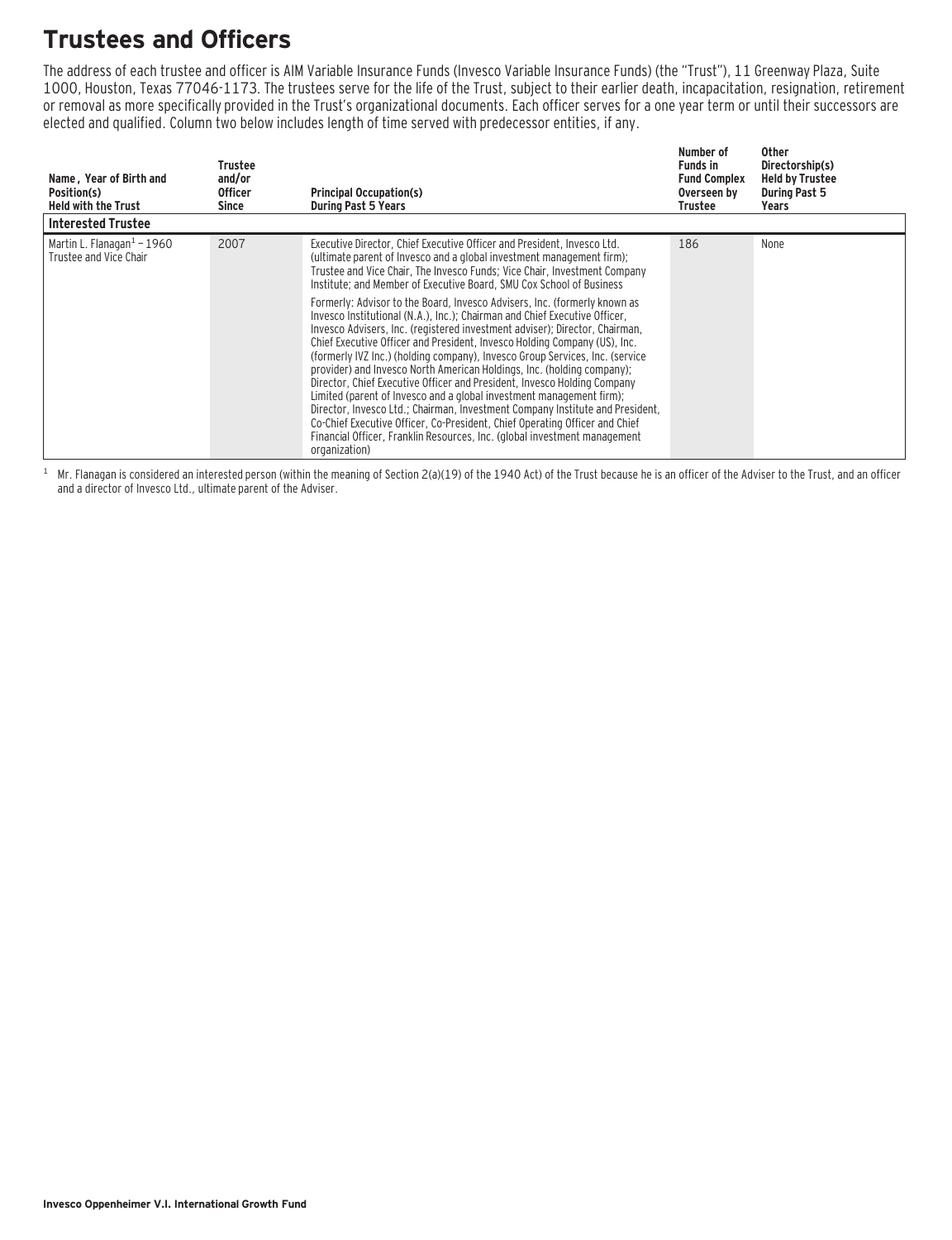| Name, Year of Birth and<br>Position(s)<br><b>Held with the Trust</b><br><b>Independent Trustees</b> | <b>Trustee</b><br>and/or<br><b>Officer</b><br><b>Since</b> | <b>Principal Occupation(s)</b><br><b>During Past 5 Years</b>                                                                                                                                                                                                                                                                                                                                                                                                                                                                                                                                                                                                                                                                                                                        | Number of<br><b>Funds</b><br>in<br><b>Fund Complex</b><br>Overseen by<br><b>Trustee</b> | <b>Other</b><br>Directorship(s)<br><b>Held by Trustee</b><br><b>During Past 5</b><br>Years                                                                                                                                                                                                                                                                                                                   |
|-----------------------------------------------------------------------------------------------------|------------------------------------------------------------|-------------------------------------------------------------------------------------------------------------------------------------------------------------------------------------------------------------------------------------------------------------------------------------------------------------------------------------------------------------------------------------------------------------------------------------------------------------------------------------------------------------------------------------------------------------------------------------------------------------------------------------------------------------------------------------------------------------------------------------------------------------------------------------|-----------------------------------------------------------------------------------------|--------------------------------------------------------------------------------------------------------------------------------------------------------------------------------------------------------------------------------------------------------------------------------------------------------------------------------------------------------------------------------------------------------------|
| Christopher L. Wilson - 1957<br>Trustee and Chair                                                   | 2017                                                       | Retired<br>Formerly: Director, TD Asset Management USA Inc. (mutual fund complex) (22<br>portfolios); Managing Partner, CT2, LLC (investing and consulting firm);<br>President/Chief Executive Officer, Columbia Funds, Bank of America<br>Corporation; President/Chief Executive Officer, CDC IXIS Asset Management<br>Services, Inc.; Principal & Director of Operations, Scudder Funds, Scudder,<br>Stevens & Clark, Inc.; Assistant Vice President, Fidelity Investments                                                                                                                                                                                                                                                                                                        | 186                                                                                     | Director, ISO New England, Inc.<br>(non-profit organization<br>managing regional electricity<br>market)<br>Formerly: enaible, Inc.<br>(artificial intelligence<br>technology)                                                                                                                                                                                                                                |
| Beth Ann Brown - 1968<br>Trustee                                                                    | 2019                                                       | Independent Consultant<br>Formerly: Head of Intermediary Distribution, Managing Director, Strategic<br>Relations, Managing Director, Head of National Accounts, Senior Vice<br>President, National Account Manager and Senior Vice President, Key Account<br>Manager, Columbia Management Investment Advisers LLC; Vice President, Key<br>Account Manager, Liberty Funds Distributor, Inc.; and Trustee of certain<br>Oppenheimer Funds                                                                                                                                                                                                                                                                                                                                             | 186                                                                                     | Director, Board of Directors of<br>Caron Engineering Inc.;<br>Advisor, Board of Advisors of<br>Caron Engineering Inc.;<br>President and Director,<br>Acton Shapleigh Youth<br><b>Conservation Corps</b><br>(non-profit); and<br>President and Director of<br><b>Grahamtastic Connection</b><br>(non-profit)                                                                                                  |
| Cynthia Hostetler-1962<br>Trustee                                                                   | 2017                                                       | Non-Executive Director and Trustee of a number of public and private business<br>corporations<br>Formerly: Director, Aberdeen Investment Funds (4 portfolios); Director, Artio<br>Global Investment LLC (mutual fund complex); Director, Edgen Group, Inc.<br>(specialized energy and infrastructure products distributor); Director, Genesee<br>& Wyoming, Inc. (railroads); Head of Investment Funds and Private Equity,<br>Overseas Private Investment Corporation; President, First Manhattan<br>Bancorporation, Inc.; Attorney, Simpson Thacher & Bartlett LLP                                                                                                                                                                                                                 | 186                                                                                     | Resideo Technologies, Inc.<br>(smart home technology);<br>Vulcan Materials Company<br>(construction materials)<br>company); Trilinc Global<br>Impact Fund; Textainer Group<br>Holdings, (shipping container<br>leasing company); Investment<br>Company Institute<br>(professional<br>organization); Independent<br>Directors Council<br>(professional organization)<br>Eisenhower Foundation<br>(non-profit) |
| Eli Jones - 1961<br>Trustee                                                                         | 2016                                                       | Professor and Dean Emeritus, Mays Business School - Texas A&M University<br>Formerly: Dean of Mays Business School-Texas A&M University; Professor and<br>Dean, Walton College of Business, University of Arkansas and E.J. Ourso<br>College of Business, Louisiana State University; Director, Arvest Bank                                                                                                                                                                                                                                                                                                                                                                                                                                                                         | 186                                                                                     | Insperity, Inc.<br>(formerly known)<br>as Administaff)<br>(human resources<br>provider): First Financial<br>Bancorp (regional bank)                                                                                                                                                                                                                                                                          |
| Elizabeth Krentzman - 1959<br>Trustee                                                               | 2019                                                       | Formerly: Principal and Chief Regulatory Advisor for Asset Management<br>Services and U.S. Mutual Fund Leader of Deloitte & Touche LLP: General<br>Counsel of the Investment Company Institute (trade association); National<br>Director of the Investment Management Regulatory Consulting Practice,<br>Principal, Director and Senior Manager of Deloitte & Touche LLP; Assistant<br>Director of the Division of Investment Management - Office of Disclosure and<br>Investment Adviser Regulation of the U.S. Securities and Exchange<br>Commission and various positions with the Division of Investment Management<br>- Office of Regulatory Policy of the U.S. Securities and Exchange Commission;<br>Associate at Ropes & Gray LLP; and Trustee of certain Oppenheimer Funds | 186                                                                                     | Trustee of the<br>University of<br><b>Florida National</b><br>Board Foundation;<br>Member of the Cartica<br>Funds Board of<br>Directors (private<br>investment funds)<br>Formerly: Member<br>of the University<br>of Florida Law Center<br>Association, Inc.<br>Board of Trustees,<br>Audit Committee and<br>Membership Committee                                                                            |
| Anthony J. LaCava, Jr. - 1956<br>Trustee                                                            | 2019                                                       | Formerly: Director and Member of the Audit Committee, Blue Hills Bank<br>(publicly traded financial institution) and Managing Partner, KPMG LLP                                                                                                                                                                                                                                                                                                                                                                                                                                                                                                                                                                                                                                     | 186                                                                                     | Blue Hills Bank; Chairman,<br>Bentley University;<br>Member, Business School<br><b>Advisory Council;</b><br>and Nominating<br>Committee, KPMG LLP                                                                                                                                                                                                                                                            |
| Prema Mathai-Davis - 1950<br>Trustee                                                                | 1998                                                       | Retired<br>Formerly: Co-Founder & Partner of Quantalytics Research, LLC, (a FinTech<br>Investment Research Platform for the Self-Directed Investor); Trustee of YWCA<br>Retirement Fund; CEO of YWCA of the USA; Board member of the NY<br>Metropolitan Transportation Authority; Commissioner of the NYC Department<br>of Aging; Board member of Johns Hopkins Bioethics Institute                                                                                                                                                                                                                                                                                                                                                                                                 | 186                                                                                     | None                                                                                                                                                                                                                                                                                                                                                                                                         |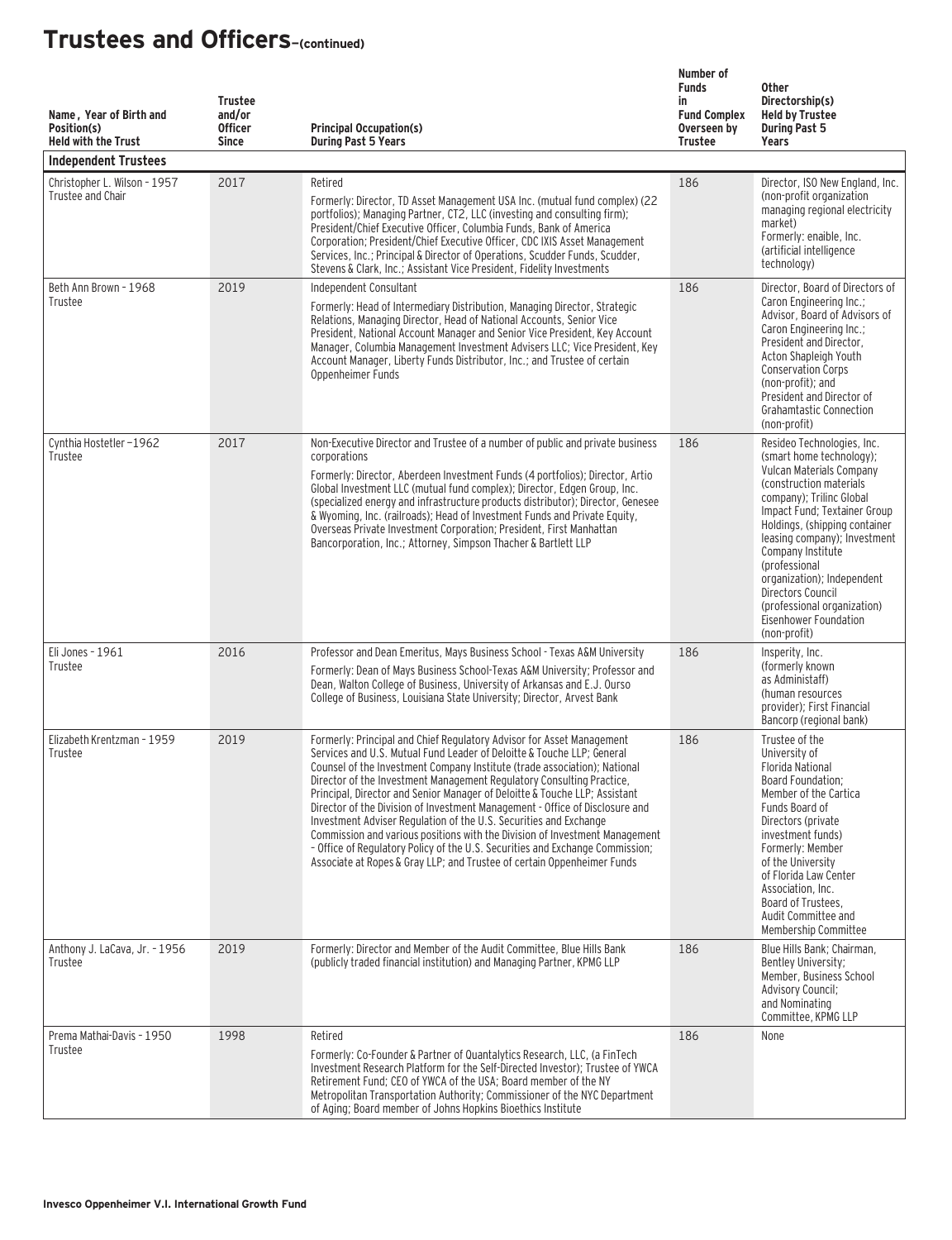| Name, Year of Birth and<br>Position(s)<br><b>Held with the Trust</b> | <b>Trustee</b><br>and/or<br><b>Officer</b><br><b>Since</b> | <b>Principal Occupation(s)</b><br><b>During Past 5 Years</b>                                                                                                                                                                                                                                                                                                                                                                                                                                                                                                                                                                                                                                                                                                                                                                    | Number of<br><b>Funds</b><br>in<br><b>Fund Complex</b><br>Overseen by<br><b>Trustee</b> | <b>Other</b><br>Directorship(s)<br><b>Held by Trustee</b><br><b>During Past 5</b><br><b>Years</b>                                                                                                                                                                                                                                                                                                                                                           |
|----------------------------------------------------------------------|------------------------------------------------------------|---------------------------------------------------------------------------------------------------------------------------------------------------------------------------------------------------------------------------------------------------------------------------------------------------------------------------------------------------------------------------------------------------------------------------------------------------------------------------------------------------------------------------------------------------------------------------------------------------------------------------------------------------------------------------------------------------------------------------------------------------------------------------------------------------------------------------------|-----------------------------------------------------------------------------------------|-------------------------------------------------------------------------------------------------------------------------------------------------------------------------------------------------------------------------------------------------------------------------------------------------------------------------------------------------------------------------------------------------------------------------------------------------------------|
| Independent Trustees-(continued)                                     |                                                            |                                                                                                                                                                                                                                                                                                                                                                                                                                                                                                                                                                                                                                                                                                                                                                                                                                 |                                                                                         |                                                                                                                                                                                                                                                                                                                                                                                                                                                             |
| Joel W. Motley - 1952<br>Trustee                                     | 2019                                                       | Director of Office of Finance, Federal Home Loan Bank System; Managing<br>Director of Carmona Motley Inc. (privately held financial advisor); Member of<br>the Council on Foreign Relations and its Finance and Budget Committee;<br>Chairman Emeritus of Board of Human Rights Watch and Member of its<br>Investment Committee; and Member of Investment Committee and Board of<br>Historic Hudson Valley (non-profit cultural organization)<br>Formerly: Managing Director of Public Capital Advisors, LLC (privately held<br>financial advisor); Managing Director of Carmona Motley Hoffman, Inc.<br>(privately held financial advisor); Trustee of certain Oppenheimer Funds;<br>Director of Columbia Equity Financial Corp. (privately held financial advisor);<br>and Member of the Vestry of Trinity Church Wall Street | 186                                                                                     | Member of Board of Trust<br>for Mutual Understanding<br>(non-profit promoting<br>the arts and environment);<br>Member of Board of Greenwall<br>Foundation (bioethics research<br>foundation) and its Investment<br>Committee: Member of Board<br>of Friends of the LRC<br>(non-profit legal advocacy);<br>Board Member and Investment<br>Committee Member of<br>Pulitzer Center for<br>Crisis Reporting<br>(non-profit journalism)                          |
| Teresa M. Ressel - 1962<br>Trustee                                   | 2017                                                       | Non-executive director and trustee of a number of public and private business<br>corporations<br>Formerly: Chief Executive Officer, UBS Securities LLC (investment banking);<br>Chief Operating Officer, UBS AG Americas (investment banking); Sr.<br>Management Team Olayan America, The Olayan Group (international<br>investor/commercial/industrial); Assistant Secretary for Management & Budget<br>and Designated Chief Financial Officer, U.S. Department of Treasury; Director,<br>Atlantic Power Corporation (power generation company) and ON<br>Semiconductor Corporation (semiconductor manufacturing)                                                                                                                                                                                                              | 186                                                                                     | Formerly: Elucida Oncology<br>(nanotechnology &<br>medical particles company)                                                                                                                                                                                                                                                                                                                                                                               |
| Ann Barnett Stern - 1957<br>Trustee                                  | 2017                                                       | President, Chief Executive Officer and Board Member, Houston Endowment,<br>Inc. a private philanthropic institution<br>Formerly: Executive Vice President, Texas Children's Hospital; Vice President,<br>General Counsel and Corporate Compliance Officer, Texas Children's Hospital;<br>Attorney at Beck, Redden and Secrest, LLP and Andrews and Kurth LLP                                                                                                                                                                                                                                                                                                                                                                                                                                                                    | 186                                                                                     | Director and Audit Committee<br>member of Federal Reserve<br>Bank of Dallas; Trustee and<br>Board Chair of Good Reason<br>Houston (nonprofit); Trustee,<br>Vice Chair, Chair of<br>Nomination/Governance<br>Committee, Chair of<br>Personnel Committee of<br>Holdsworth Center (nonprofit);<br>Trustee and Investment<br>Committee member of<br>University of Texas Law<br>School Foundation (nonprofit):<br>Board Member of Greater<br>Houston Partnership |
| Robert C. Troccoli - 1949<br>Trustee                                 | 2016                                                       | Retired<br>Formerly: Adjunct Professor, University of Denver - Daniels College of<br>Business; and Managing Partner, KPMG LLP                                                                                                                                                                                                                                                                                                                                                                                                                                                                                                                                                                                                                                                                                                   | 186                                                                                     | None                                                                                                                                                                                                                                                                                                                                                                                                                                                        |
| Daniel S. Vandivort -1954<br>Trustee                                 | 2019                                                       | President, Flyway Advisory Services LLC (consulting and property<br>management)                                                                                                                                                                                                                                                                                                                                                                                                                                                                                                                                                                                                                                                                                                                                                 | 186                                                                                     | Formerly: Trustee, Board of<br>Trustees, Treasurer and<br>Chairman of the Audit and<br>Finance Committee,<br>Huntington Disease Foundation<br>of America; Trustee and<br>Governance Chair,<br>of certain Oppenheimer Funds                                                                                                                                                                                                                                  |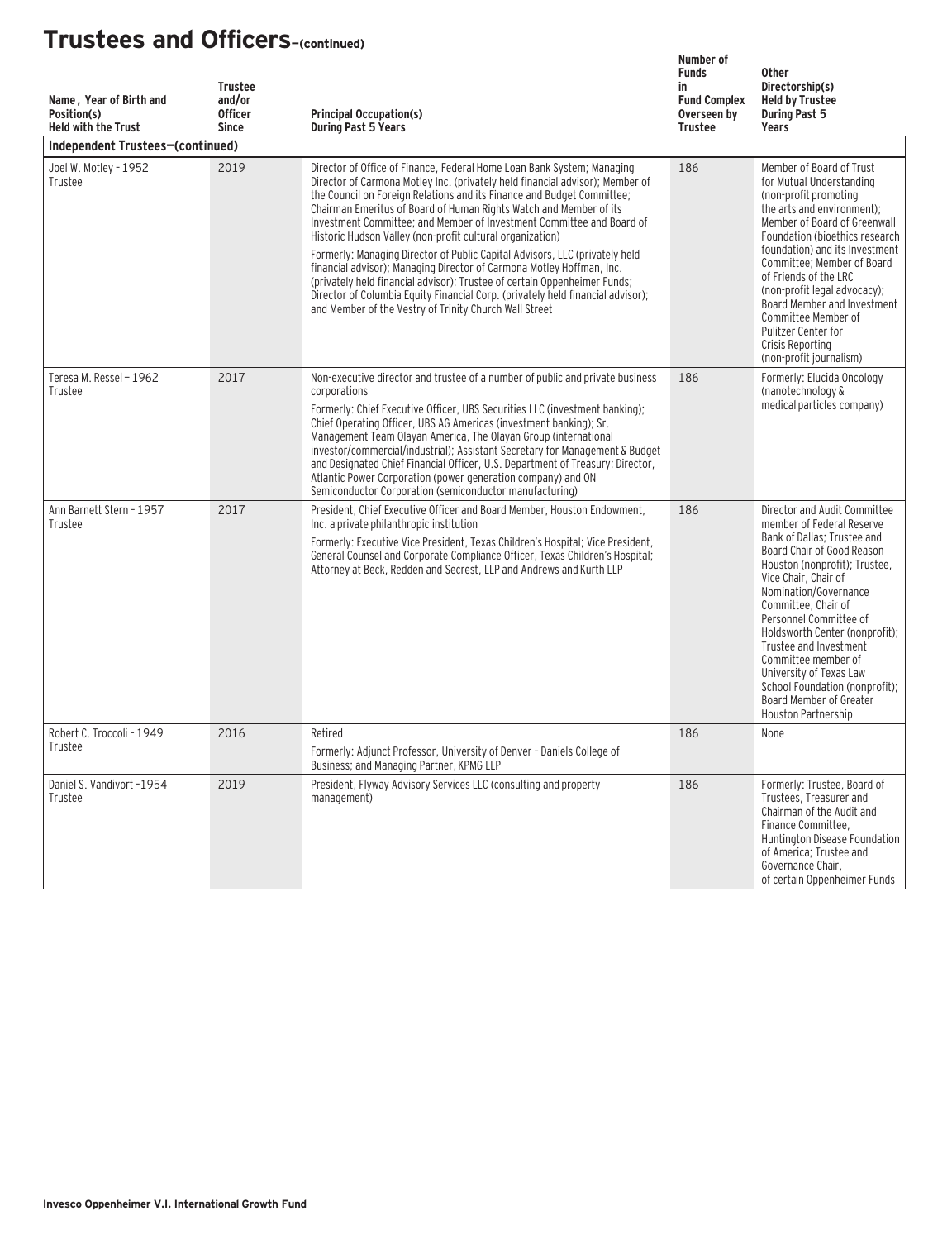| Name, Year of Birth and<br>Position(s)<br><b>Held with the Trust</b><br><b>Officers</b> | <b>Trustee</b><br>and/or<br><b>Officer</b><br><b>Since</b> | <b>Principal Occupation(s)</b><br><b>During Past 5 Years</b>                                                                                                                                                                                                                                                                                                                                                                                                                                                                                                                                                                                                                                                                                                                                                                                                                                                                                                                                                                                                                                                                                                                                                                                                                                                                                                                                                                                                                                                                                                                                                                 | Number of<br><b>Funds in</b><br><b>Fund Complex</b><br>Overseen by<br>Trustee | Other<br>Directorship(s)<br><b>Held by Trustee</b><br><b>During Past 5</b><br>Years |
|-----------------------------------------------------------------------------------------|------------------------------------------------------------|------------------------------------------------------------------------------------------------------------------------------------------------------------------------------------------------------------------------------------------------------------------------------------------------------------------------------------------------------------------------------------------------------------------------------------------------------------------------------------------------------------------------------------------------------------------------------------------------------------------------------------------------------------------------------------------------------------------------------------------------------------------------------------------------------------------------------------------------------------------------------------------------------------------------------------------------------------------------------------------------------------------------------------------------------------------------------------------------------------------------------------------------------------------------------------------------------------------------------------------------------------------------------------------------------------------------------------------------------------------------------------------------------------------------------------------------------------------------------------------------------------------------------------------------------------------------------------------------------------------------------|-------------------------------------------------------------------------------|-------------------------------------------------------------------------------------|
| Sheri Morris - 1964<br>President and Principal Executive<br><b>Officer</b>              | 1999                                                       | Head of Global Fund Services, Invesco Ltd.; President and Principal Executive<br>Officer, The Invesco Funds; Vice President, Invesco Exchange-Traded Fund<br>Trust, Invesco Exchange-Traded Fund Trust II, Invesco India Exchange-Traded<br>Fund Trust, Invesco Actively Managed Exchange-Traded Fund Trust, Invesco<br>Actively Managed Exchange-Traded Commodity Fund Trust and Invesco<br>Exchange-Traded Self-Indexed Fund Trust: and Vice President.<br>OppenheimerFunds, Inc.<br>Formerly: Vice President, Treasurer and Principal Financial Officer, The Invesco<br>Funds; Vice President, Invesco AIM Advisers, Inc., Invesco AIM Capital<br>Management, Inc. and Invesco AIM Private Asset Management, Inc.; Assistant<br>Vice President and Assistant Treasurer, The Invesco Funds; Vice President and<br>Assistant Vice President, Invesco Advisers, Inc.; Assistant Vice President,<br>Invesco AIM Capital Management, Inc. and Invesco AIM Private Asset<br>Management, Inc.; Treasurer, Invesco Exchange-Traded Fund Trust, Invesco<br>Exchange-Traded Fund Trust II, Invesco India Exchange-Traded Fund Trust and<br>Invesco Actively Managed Exchange-Traded Fund Trust and Senior Vice<br>President, Invesco Advisers, Inc. (formerly known as Invesco Institutional<br>(N.A.), Inc.) (registered investment adviser)                                                                                                                                                                                                                                                                                       | N/A                                                                           | N/A                                                                                 |
| Jeffrey H. Kupor - 1968<br>Senior Vice President, Chief Legal<br>Officer and Secretary  | 2018                                                       | Head of Legal of the Americas, Invesco Ltd.; Senior Vice President and<br>Secretary, Invesco Advisers, Inc. (formerly known as Invesco Institutional<br>(N.A.), Inc.) (registered investment adviser); Senior Vice President and<br>Secretary, Invesco Distributors, Inc. (formerly known as Invesco AIM<br>Distributors, Inc.); Vice President and Secretary, Invesco Investment Services,<br>Inc. (formerly known as Invesco AIM Investment Services, Inc.) Senior Vice<br>President, Chief Legal Officer and Secretary, The Invesco Funds; Secretary and<br>General Counsel, Invesco Investment Advisers LLC (formerly known as Van<br>Kampen Asset Management); Secretary and General Counsel, Invesco Capital<br>Markets, Inc. (formerly known as Van Kampen Funds Inc.) and Chief Legal<br>Officer, Invesco Exchange-Traded Fund Trust, Invesco Exchange-Traded Fund<br>Trust II, Invesco India Exchange-Traded Fund Trust, Invesco Actively Managed<br>Exchange-Traded Fund Trust, Invesco Actively Managed Exchange-Traded<br>Commodity Fund Trust and Invesco Exchange-Traded Self-Indexed Fund Trust;;<br>Secretary and Vice President, Harbourview Asset Management Corporation;<br>Secretary and Vice President, OppenheimerFunds, Inc. and Invesco Managed<br>Accounts, LLC; Secretary and Senior Vice President, OFI Global Institutional,<br>Inc.; Secretary and Vice President, OFI SteelPath, Inc.; Secretary and Vice<br>President, Oppenheimer Acquisition Corp.; Secretary and Vice President,<br>Shareholder Services, Inc.; Secretary and Vice President, Trinity Investment<br>Management Corporation | N/A                                                                           | N/A                                                                                 |
|                                                                                         |                                                            | Formerly: Secretary and Vice President, Jemstep, Inc.; Head of Legal,<br>Worldwide Institutional, Invesco Ltd.; Secretary and General Counsel, INVESCO<br>Private Capital Investments, Inc.; Senior Vice President, Secretary and General<br>Counsel, Invesco Management Group, Inc. (formerly known as Invesco AIM<br>Management Group, Inc.); Assistant Secretary, INVESCO Asset Management<br>(Bermuda) Ltd.; Secretary and General Counsel, Invesco Private Capital, Inc.;<br>Assistant Secretary and General Counsel, INVESCO Realty, Inc.; Secretary and<br>General Counsel, Invesco Senior Secured Management, Inc.; Secretary,<br>Sovereign G./P. Holdings Inc.; and Secretary, Invesco Indexing LLC; Secretary,<br>W.L. Ross & Co., LLC                                                                                                                                                                                                                                                                                                                                                                                                                                                                                                                                                                                                                                                                                                                                                                                                                                                                             |                                                                               |                                                                                     |
| Andrew R. Schlossberg - 1974<br>Senior Vice President                                   | 2019                                                       | Head of the Americas and Senior Managing Director, Invesco Ltd.; Director and<br>Senior Vice President, Invesco Advisers, Inc. (formerly known as Invesco<br>Institutional (N.A.), Inc.) (registered investment adviser); Director and<br>Chairman, Invesco Investment Services, Inc. (formerly known as Invesco AIM<br>Investment Services, Inc.) (registered transfer agent); Senior Vice President,<br>The Invesco Funds: Director, Invesco Investment Advisers LLC (formerly known<br>as Van Kampen Asset Management)<br>Formerly: Director, President and Chairman, Invesco Insurance Agency, Inc.:<br>Director, Invesco UK Limited; Director and Chief Executive, Invesco Asset<br>Management Limited and Invesco Fund Managers Limited; Assistant Vice<br>President, The Invesco Funds; Senior Vice President, Invesco Advisers, Inc.<br>(formerly known as Invesco Institutional (N.A.), Inc.) (registered investment<br>adviser); Director and Chief Executive, Invesco Administration Services Limited<br>and Invesco Global Investment Funds Limited; Director, Invesco Distributors,<br>Inc.; Head of EMEA, Invesco Ltd.; President, Invesco Actively Managed<br>Exchange-Traded Commodity Fund Trust, Invesco Actively Managed<br>Exchange-Traded Fund Trust, Invesco Exchange-Traded Fund Trust, Invesco<br>Exchange-Traded Fund Trust II and Invesco India Exchange-Traded Fund Trust;<br>Managing Director and Principal Executive Officer, Invesco Capital                                                                                                                                                  | N/A                                                                           | N/A                                                                                 |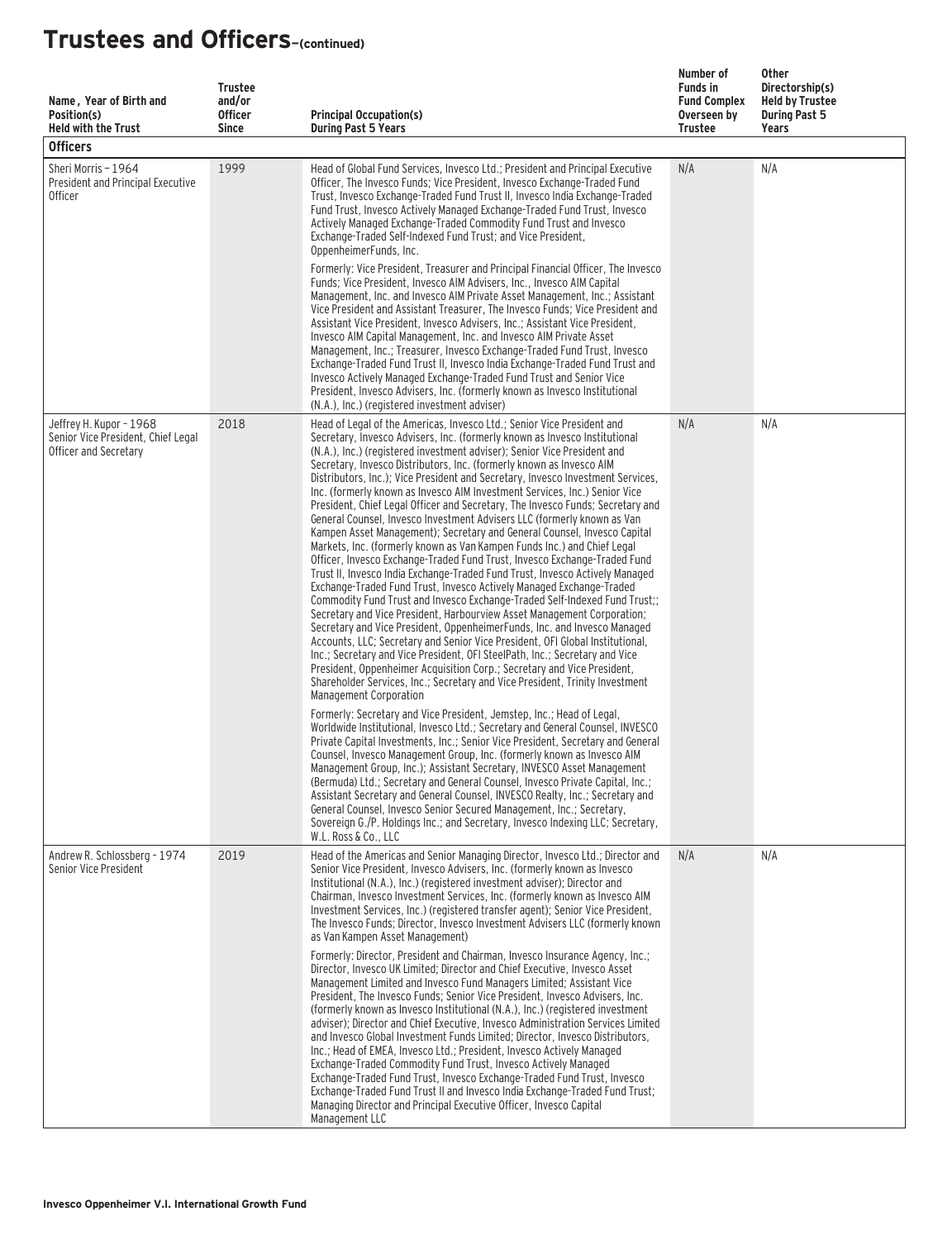| Name, Year of Birth and<br>Position(s)<br><b>Held with the Trust</b>                         | <b>Trustee</b><br>and/or<br><b>Officer</b><br><b>Since</b> | <b>Principal Occupation(s)</b><br><b>During Past 5 Years</b>                                                                                                                                                                                                                                                                                                                                                                                                                                                                                                                                                                                                                                                                                                                                                                                                                                                                                                                                                                                                                                                                                                                                                                                                                                                                                                                                                                                                                                                                                                                                                                                                                                                                                                                                                                                                                                                                                                                                                                                                                                          | Number of<br><b>Funds in</b><br><b>Fund Complex</b><br>Overseen by<br><b>Trustee</b> | <b>Other</b><br>Directorship(s)<br><b>Held by Trustee</b><br><b>During Past 5</b><br>Years |
|----------------------------------------------------------------------------------------------|------------------------------------------------------------|-------------------------------------------------------------------------------------------------------------------------------------------------------------------------------------------------------------------------------------------------------------------------------------------------------------------------------------------------------------------------------------------------------------------------------------------------------------------------------------------------------------------------------------------------------------------------------------------------------------------------------------------------------------------------------------------------------------------------------------------------------------------------------------------------------------------------------------------------------------------------------------------------------------------------------------------------------------------------------------------------------------------------------------------------------------------------------------------------------------------------------------------------------------------------------------------------------------------------------------------------------------------------------------------------------------------------------------------------------------------------------------------------------------------------------------------------------------------------------------------------------------------------------------------------------------------------------------------------------------------------------------------------------------------------------------------------------------------------------------------------------------------------------------------------------------------------------------------------------------------------------------------------------------------------------------------------------------------------------------------------------------------------------------------------------------------------------------------------------|--------------------------------------------------------------------------------------|--------------------------------------------------------------------------------------------|
| Officers-(continued)                                                                         |                                                            |                                                                                                                                                                                                                                                                                                                                                                                                                                                                                                                                                                                                                                                                                                                                                                                                                                                                                                                                                                                                                                                                                                                                                                                                                                                                                                                                                                                                                                                                                                                                                                                                                                                                                                                                                                                                                                                                                                                                                                                                                                                                                                       |                                                                                      |                                                                                            |
| John M. Zerr - 1962<br>Senior Vice President                                                 | 2006                                                       | Chief Operating Officer of the Americas; Senior Vice President, Invesco<br>Advisers, Inc. (formerly known as Invesco Institutional (N.A.), Inc.) (registered<br>investment adviser); Senior Vice President, Invesco Distributors, Inc. (formerly<br>known as Invesco AIM Distributors, Inc.); Director and Vice President, Invesco<br>Investment Services, Inc. (formerly known as Invesco AIM Investment<br>Services, Inc.) Senior Vice President, The Invesco Funds; Managing Director,<br>Invesco Capital Management LLC; Director, Invesco Investment Advisers LLC<br>(formerly known as Van Kampen Asset Management); Senior Vice President,<br>Invesco Capital Markets, Inc. (formerly known as Van Kampen Funds Inc.);<br>Manager, Invesco Indexing LLC; Manager, Invesco Specialized Products, LLC;<br>Member, Invesco Canada Funds Advisory Board; Director, President and Chief<br>Executive Officer, Invesco Corporate Class Inc. (corporate mutual fund<br>company); and Director, Chairman, President and Chief Executive Officer,<br>Invesco Canada Ltd. (formerly known as Invesco Trimark Ltd./Invesco Trimark<br>Ltèe) (registered investment adviser and registered transfer agent); President,<br>Invesco, Inc.; President, Invesco Global Direct Real Estate Feeder GP Ltd.;<br>President, Invesco IP Holdings (Canada) Ltd: President, Invesco Global Direct<br>Real Estate GP Ltd.; President, Invesco Financial Services Ltd. / Services<br>Financiers Invesco Ltée: President, Trimark Investments Ltd./Placements<br>Trimark Ltée and Director and Chairman, Invesco Trust Company                                                                                                                                                                                                                                                                                                                                                                                                                                                                                           | N/A                                                                                  | N/A                                                                                        |
|                                                                                              |                                                            | Formerly: Director and Senior Vice President, Invesco Insurance Agency, Inc.;<br>Director and Senior Vice President, Invesco Management Group, Inc. (formerly<br>known as Invesco AIM Management Group, Inc.); Secretary and General<br>Counsel, Invesco Management Group, Inc. (formerly known as Invesco AIM<br>Management Group, Inc.); Secretary, Invesco Investment Services, Inc.<br>(formerly known as Invesco AIM Investment Services, Inc.); Chief Legal Officer<br>and Secretary, The Invesco Funds; Secretary and General Counsel, Invesco<br>Investment Advisers LLC (formerly known as Van Kampen Asset Management);<br>Secretary and General Counsel, Invesco Capital Markets, Inc. (formerly known<br>as Van Kampen Funds Inc.); Chief Legal Officer, Invesco Exchange-Traded Fund<br>Trust, Invesco Exchange-Traded Fund Trust II, Invesco India Exchange-Traded<br>Fund Trust, Invesco Actively Managed Exchange-Traded Fund Trust, Invesco<br>Actively Managed Exchange-Traded Commodity Fund Trust and Invesco<br>Exchange-Traded Self-Indexed Fund Trust; Secretary, Invesco Indexing LLC;<br>Director, Secretary, General Counsel and Senior Vice President, Van Kampen<br>Exchange Corp.; Director, Vice President and Secretary, IVZ Distributors, Inc.<br>(formerly known as INVESCO Distributors, Inc.); Director and Vice President,<br>INVESCO Funds Group, Inc.; Director and Vice President, Van Kampen<br>Advisors Inc.; Director, Vice President, Secretary and General Counsel, Van<br>Kampen Investor Services Inc.: Director and Secretary, Invesco Distributors.<br>Inc. (formerly known as Invesco AIM Distributors, Inc.); Director, Senior Vice<br>President, General Counsel and Secretary, Invesco AIM Advisers, Inc. and Van<br>Kampen Investments Inc.; Director, Vice President and Secretary, Fund<br>Management Company; Director, Senior Vice President, Secretary, General<br>Counsel and Vice President, Invesco AIM Capital Management, Inc.; Chief<br>Operating Officer and General Counsel, Liberty Ridge Capital, Inc. (an<br>investment adviser) |                                                                                      |                                                                                            |
| Gregory G. McGreevey - 1962<br>Senior Vice President                                         | 2012                                                       | Senior Managing Director, Invesco Ltd.; Director, Chairman, President, and<br>Chief Executive Officer, Invesco Advisers, Inc. (formerly known as Invesco<br>Institutional (N.A.), Inc.) (registered investment adviser); Director, Invesco<br>Mortgage Capital, Inc. and Invesco Senior Secured Management, Inc.; Senior<br>Vice President, The Invesco Funds; President, SNW Asset Management<br>Corporation and Invesco Managed Accounts, LLC; Chairman and Director,<br>Invesco Private Capital, Inc.; Chairman and Director, INVESCO Private Capital<br>Investments, Inc.; Chairman and Director, INVESCO Realty, Inc.; and Senior<br>Vice President, Invesco Group Services, Inc.<br>Formerly: Senior Vice President, Invesco Management Group, Inc. and Invesco                                                                                                                                                                                                                                                                                                                                                                                                                                                                                                                                                                                                                                                                                                                                                                                                                                                                                                                                                                                                                                                                                                                                                                                                                                                                                                                                 | N/A                                                                                  | N/A                                                                                        |
| Adrien Deberghes-1967<br>Principal Financial Officer,<br><b>Treasurer and Vice President</b> | 2020                                                       | Advisers, Inc.; Assistant Vice President, The Invesco Funds<br>Head of the Fund Office of the CFO and Fund Administration; Vice President,<br>Invesco Advisers, Inc.; Principal Financial Officer, Treasurer and Vice<br>President, The Invesco Funds; Vice President, Invesco Exchange-Traded Fund<br>Trust, Invesco Exchange-Traded Fund Trust II, Invesco India Exchange-Traded<br>Fund Trust, Invesco Actively Managed Exchange-Traded Fund Trust, Invesco<br>Actively Managed Exchange-Traded Commodity Fund Trust and Invesco<br>Exchange-Traded Self-Indexed Fund Trust<br>Formerly: Senior Vice President and Treasurer, Fidelity Investments                                                                                                                                                                                                                                                                                                                                                                                                                                                                                                                                                                                                                                                                                                                                                                                                                                                                                                                                                                                                                                                                                                                                                                                                                                                                                                                                                                                                                                                 | N/A                                                                                  | N/A                                                                                        |
| Crissie M. Wisdom - 1969<br>Anti-Money Laundering<br>Compliance Officer                      | 2013                                                       | Anti-Money Laundering and OFAC Compliance Officer for Invesco U.S. entities<br>including: Invesco Advisers, Inc. and its affiliates, Invesco Capital Markets,<br>Inc., Invesco Distributors, Inc., Invesco Investment Services, Inc., The Invesco<br>Funds, Invesco Capital Management, LLC, Invesco Trust Company; and Fraud<br>Prevention Manager for Invesco Investment Services, Inc.                                                                                                                                                                                                                                                                                                                                                                                                                                                                                                                                                                                                                                                                                                                                                                                                                                                                                                                                                                                                                                                                                                                                                                                                                                                                                                                                                                                                                                                                                                                                                                                                                                                                                                             | N/A                                                                                  | N/A                                                                                        |